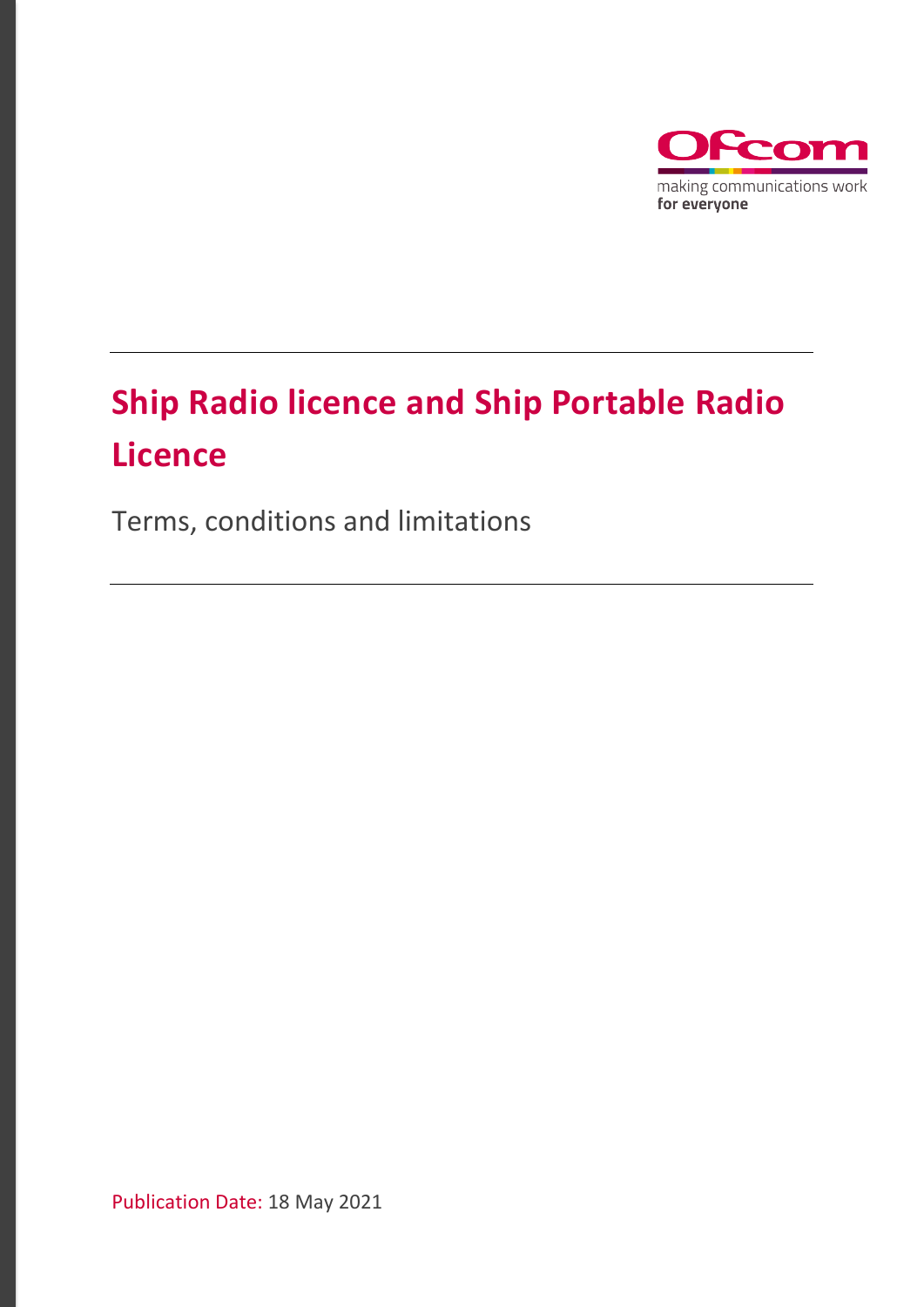# Ship Radio and Ship Portable licence

## **Introduction**

1 These terms and conditions are incorporated into and form part of the terms, provisions and limitations of each Ship Radio Licence or Ship Portable Radio Licence (as appropriate) issued by Ofcom. Each such licence is referred to herein as "the Licence".

## **Licence variation and revocation**

- 2 Ofcom may exercise their power to vary or revoke the Licence in accordance with the Wireless Telegraphy Act 2006 ("the WT Act").
- 3 The Licensee shall be notified of any variation or revocation of the Licence in writing or by a general notice applicable to holders of this class of Licence.

## **Interpretation**

- 4 In the Licence:
	- (a) the establishment, installation and use of the "radio equipment" shall be interpreted as establishment and use of stations and installation and use of apparatus for wireless telegraphy as specified in the WT Act;
	- (b) the terms used shall have the same meaning as they have in the WT Act;
	- (c) the schedules form part of the Licence together with any subsequent schedules which Ofcom may issue as a variation to the Licence at a later date;
	- (d) an Authority to Operate means an authority issued by the Secretary of State pursuant to the WT Act;
	- (e) a Maritime Radio Operator's Certificate of Competence is a certificate issued by the Secretary of State pursuant to the WT Act;
	- (f) "Licence details" means all information provided by the Licensee in the Licence application or in any application to amend the Licence and all information recorded in the Licence;
	- (g) the terms 'ship' and 'vessel' also include:
		- (i) a hovercraft;
		- (ii) a light station;
		- (iii) installations to which the Continental Shelf Act 1964 applies;
		- (iv) other structures within the territorial (external) waters of the United Kingdom, the Channel Islands (The Bailiwick of Jersey and the Bailiwick of Guernsey) or the Isle of Man;
		- (v) a survival craft.
	- (h) the Interpretation Act 1978 shall apply to the Licence as it applies to an Act of Parliament.

## **Licence changes and confirmation of licence details**

- 5 The Licence is not transferable.
- 6 The Licensee must give prior or immediate notice to Ofcom of any change in the Licence details.
- 7 The Licensee must provide confirmation to Ofcom that the Licence details are correct at least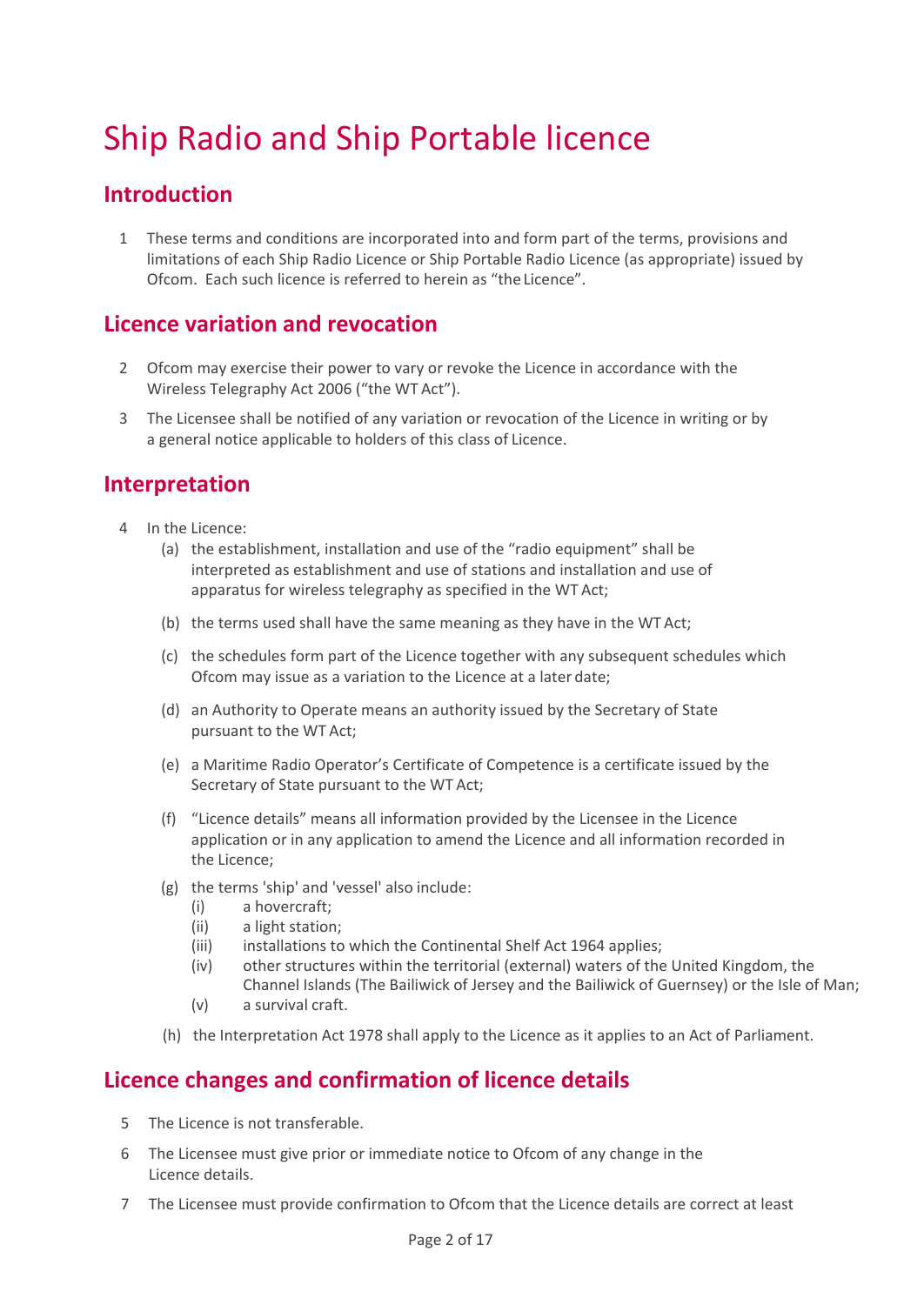once every ten (10) years where the Licence details have not changed during that period.

#### **Fees**

8 The Licensee shall pay to Ofcom the relevant fee as provided in the WT Act and the Regulations made under the WT Act on or before the date of issue of the Licence or any other date which may be made in the Regulations, failing which Ofcommay revoke the Licence.

### **Radio equipment use**

- 9 The Licensee must ensure that the radio equipment covered by the Licence is constructed and used only in accordance with the terms specified in the schedules relevant to the Licence.
- 10 The Licensee must ensure that the radio equipment is used only by persons:
	- (a) who have been authorised by the Licensee to do so and who have been made aware of, and comply with, the terms of the Licence; and
	- (b) who hold, or are under the direct personal supervision of a person who holds, a relevant Maritime Radio Operator's Certificate of Competence and valid Authority to Operate.
- 11 Clause 10 (b) shall not apply to persons using channels M (157.850 MHz) and M2 (161.425 MHz).
- 12 Notwithstanding the terms set out in Clause 10 above, in the event of an emergency where there is a risk to life, the radio equipment may be used by any person to summon assistance.

### **Access and inspection**

- 13 The Licensee shall permit a person authorised by Ofcom:
	- (a) to have access to the radio equipment; and
	- (b) to inspect the Licence, the relevant Maritime Radio Operator's Certificate of Competence and valid Authority to Operate and any notices of variation to the Licence, and the radio equipment at any and all reasonable times or, when in the opinion of that person an urgent situation exists, at any time, to ensure that the radio equipment is being used in accordance with the terms of the Licence.

### **Modification, restriction and close down**

- 14 A person authorised by Ofcom may require the radio equipment to be modified in operation, restricted, or either temporarily or permanently closed down with immediate effect if in the opinion of the person authorised by Ofcom:
	- (a) a breach of the Licence has occurred; or
	- (b) the use of the radio equipment is causing or contributing to undue interference to the use of other authorised radio equipment.
- 15 Ofcom may require the radio equipment to be modified in operation, restricted or either temporarily or permanently closed down either immediately or on the expiry of such period as Ofcom may specify: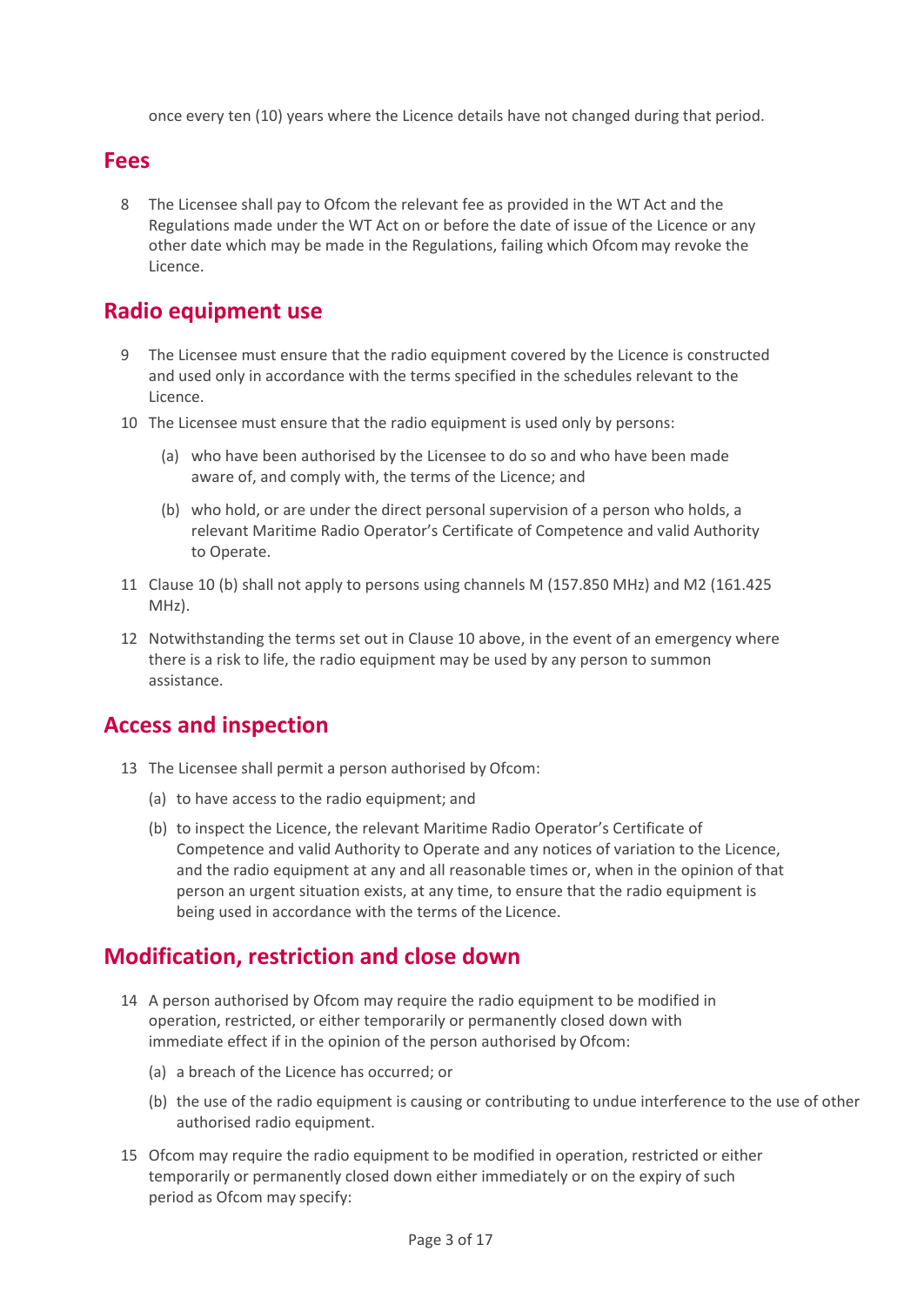- (a) in the interests of long term spectrum planning; or
- (b) in the event of a national or local state of emergency being declared.
- 16 Ofcom may exercise the power set out in clause 15 by a written notice served on the Licensee or by a general notice applicable to holders of this class of Licence.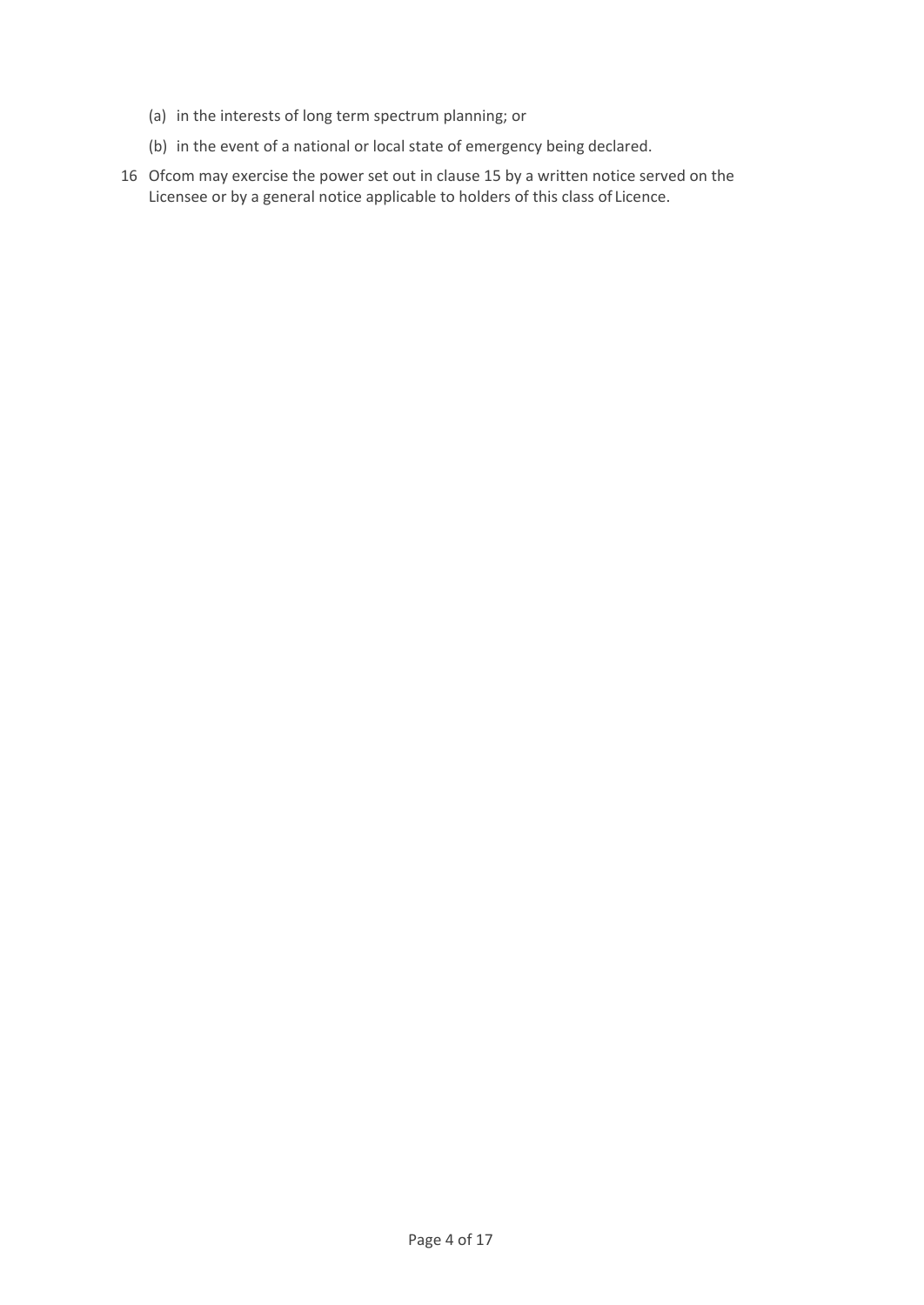## Schedule 1 – applicable to a Ship Radio Licence

### **Radio equipment use**

- 1 The Licensee shall ensure that the radio equipment is only used:
	- (a) to send messages to other ship stations, coast stations, aircraft stations and satellite stations from radio stations used on-board;
	- (b) to receive messages intended for general reception or for specific reception by the radio equipment from other ship stations, coast stations, aircraft stations, satellite stations, special service stations, radio navigation stations and from radio stations used on board;
	- (c) to send to and to receive from any radio station any message which is necessary for the safety of life or for navigational safety reasons; or
	- (d) to send "public correspondence" messages from the vessel indicated in the Licence to stations linked to a public telecommunication system and to receive messages from such stations which are intended to be received by this vessel.
- 2 The radio equipment must be used on board the vessel indicated in the Licence except in the case of an emergency when the radio equipment may be used anywhere.
- 3 The Licensee shall ensure that the establishment, installation, modification or use of the Radio Equipment is carried out in accordance with the provisions set out in Schedule 4 of this Licence in relation to electromagnetic field (EMF) exposure.

## **Keeping and display of licence documents**

- 4 The Licence, the relevant Maritime Radio Operator's Certificate of Competence and valid Authority to Operate, and any notices of variation to the Licence shall be kept with or near to the licensed radio equipment at all times, where it is physically practicable to do so.
- 5 The Licence, the relevant Maritime Radio Operator's Certificate of Competence and valid Authority to Operate and any notices of variation to the Licence shall accompany the radio equipment to which it relates, when the vessel is taken abroad.

## **Identification of transmissions**

- <span id="page-4-1"></span><span id="page-4-0"></span>6 The Licensee shall use one of the following methods of identification for all transmissions:
	- (a) the vessel call sign indicated in the Licence;
	- (b) the ship station Maritime Mobile Service Identity ("MMSI") indicated in the Licence;
	- (c) the Hovercraft Registration Mark;
	- (d) the vessel's name and, where necessary, the name of the owner of the vessel or the vessel registration number or port of registry providing this would not delay distress, urgency or safety communications.
- 7 None of the information referred to in clause 6 shall be sent in code.
- 8 The call sign as described in clause [6\(a\)s](#page-4-0)hall remain with the vessel, and shall if necessary be surrendered on the sale, transfer, destruction or loss of the vessel.
- 9 Where it relates to the ship (as opposed to individual items of equipment), the MMSI described in clause [6\(b\)](#page-4-1) shall if necessary be surrendered on change of ownership, transfer, destruction or loss of the vessel.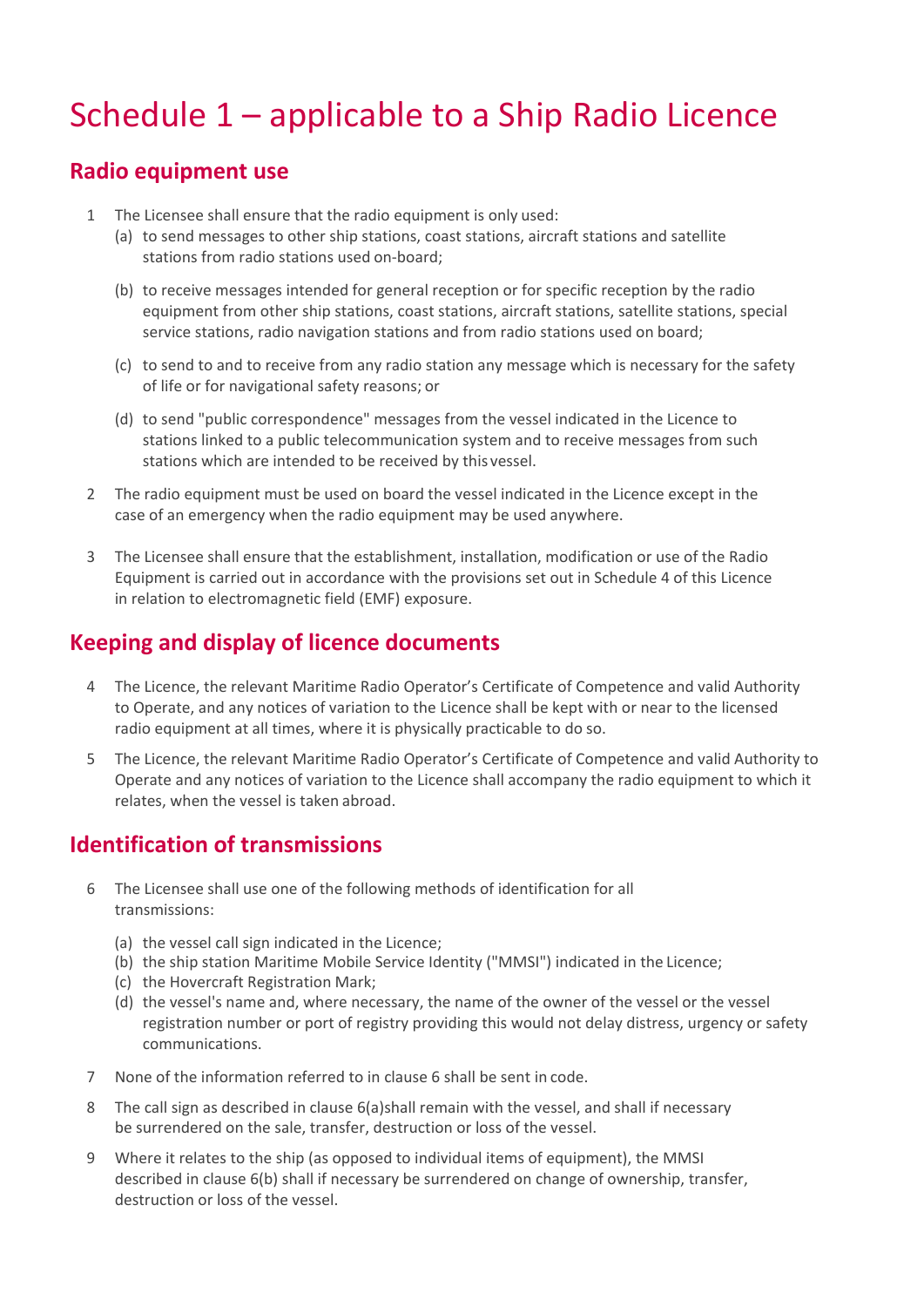## **Radio equipment and conformity requirements**

- [1](#page-5-3)0 Maritime radio equipment<sup>1</sup> intended for use on board United Kingdom, Channel Islands or the Isle of Man licensed vessels shall;
	- (a) comply with the Merchant Shipping (Marine Equipment) Regulations 2016 or the Merchant Shipping (Marine Equipment) Regulations 1999;
	- (b) comply with the applicable UK Radio Interface Requirements (published by Ofcom); or
	- (c) have been previously type approved in accordance with Section 84 of the Telecommunications Act 1984 and with the provision that the equipment has been placed on the market before 8 April 2001. (After 7 April 2000 type approval certificates are not applicable); or
	- (d) have been previously type approved in accordance with the Merchant Shipping Notice MSN 1735 (M+F) published by the Maritime and Coastguard Agency.
- 11 Where included in Section 1, maritime radio equipment used on board the ship shall only be used on ship frequencies and to the maximum powers and classes of emission allocated in accordance with the relevant International Telecommunication Union (ITU) Radio Regulations and ITU-R Recommendations<sup>[2](#page-5-4)</sup> within the frequency bands indicated below:

#### **Frequency bands applicable to a Ship Radio Licence:**

#### **Radiotelegraphy (including DSC for frequency bands as applicable)**

| Frequency/band                              | 415 kHz to | $ 1,605$ kHz to | 4,000 kHz to |
|---------------------------------------------|------------|-----------------|--------------|
|                                             | 535 kHz    | 4,000 kHz       | 27,500 kHz   |
| <b>ITU Frequency or</b><br>band designation |            |                 |              |

#### **Radiotelephony (including AIS, DSC for frequency bands as applicable)**

<span id="page-5-2"></span><span id="page-5-0"></span>

| Frequency/band                              | 1,605 kHz to<br>4,000 kHz                                                                                                                                                                                                                                                                | 4,000 kHz to<br>27,500 kHz                                                                                                                   | l156 MHz to<br>$1743$ MHz                                                                                                       |
|---------------------------------------------|------------------------------------------------------------------------------------------------------------------------------------------------------------------------------------------------------------------------------------------------------------------------------------------|----------------------------------------------------------------------------------------------------------------------------------------------|---------------------------------------------------------------------------------------------------------------------------------|
| <b>ITU frequency or</b><br>band designation |                                                                                                                                                                                                                                                                                          | U                                                                                                                                            | $\vee$                                                                                                                          |
| Frequency/band                              | 457.525 <sup>4</sup> MHz<br>467.525 <sup>4</sup> MHz<br>457.550 <sup>4</sup> MHz<br>467.550 <sup>4</sup> MHz<br>457.575 <sup>4</sup> MHz<br>467.575 <sup>4</sup> MHz<br>457.5375 <sup>5</sup> MHz<br>457.5625 <sup>5</sup> MHz<br>467.5375 <sup>5</sup> MHz<br>467.5625 <sup>5</sup> MHz | Channel "M" (157.850 <sup>3</sup><br>MHz) for use in United<br>Kingdom, Channel<br>Islands or the Isle of<br>Man territorial waters<br>only. | Channel "M2" (161.4254<br>MHz) for use in United<br>Kingdom, Channel Islands<br>lor the Isle of Man<br>territorial waters only. |
| <b>ITU frequency or</b><br>band designation |                                                                                                                                                                                                                                                                                          |                                                                                                                                              |                                                                                                                                 |

<span id="page-5-3"></span><span id="page-5-1"></span> $1$  Clauses 10(a) to 10(d) are not intended to specify particular radio equipment conformance or approval requirements that would apply to particular types of vessel. Information relating to mandatory requirements may be obtained from The Maritime and Coastguard Agency <sup>2</sup> Available fro[m sales@itu.int](mailto:sales@itu.int)

<span id="page-5-5"></span><span id="page-5-4"></span><sup>3</sup> 25 kHz channel spacing

<span id="page-5-6"></span><sup>4</sup> 12.5 kHz or 25 kHz channel spacing

<span id="page-5-7"></span><sup>5</sup> 12.5 kHz channel spacing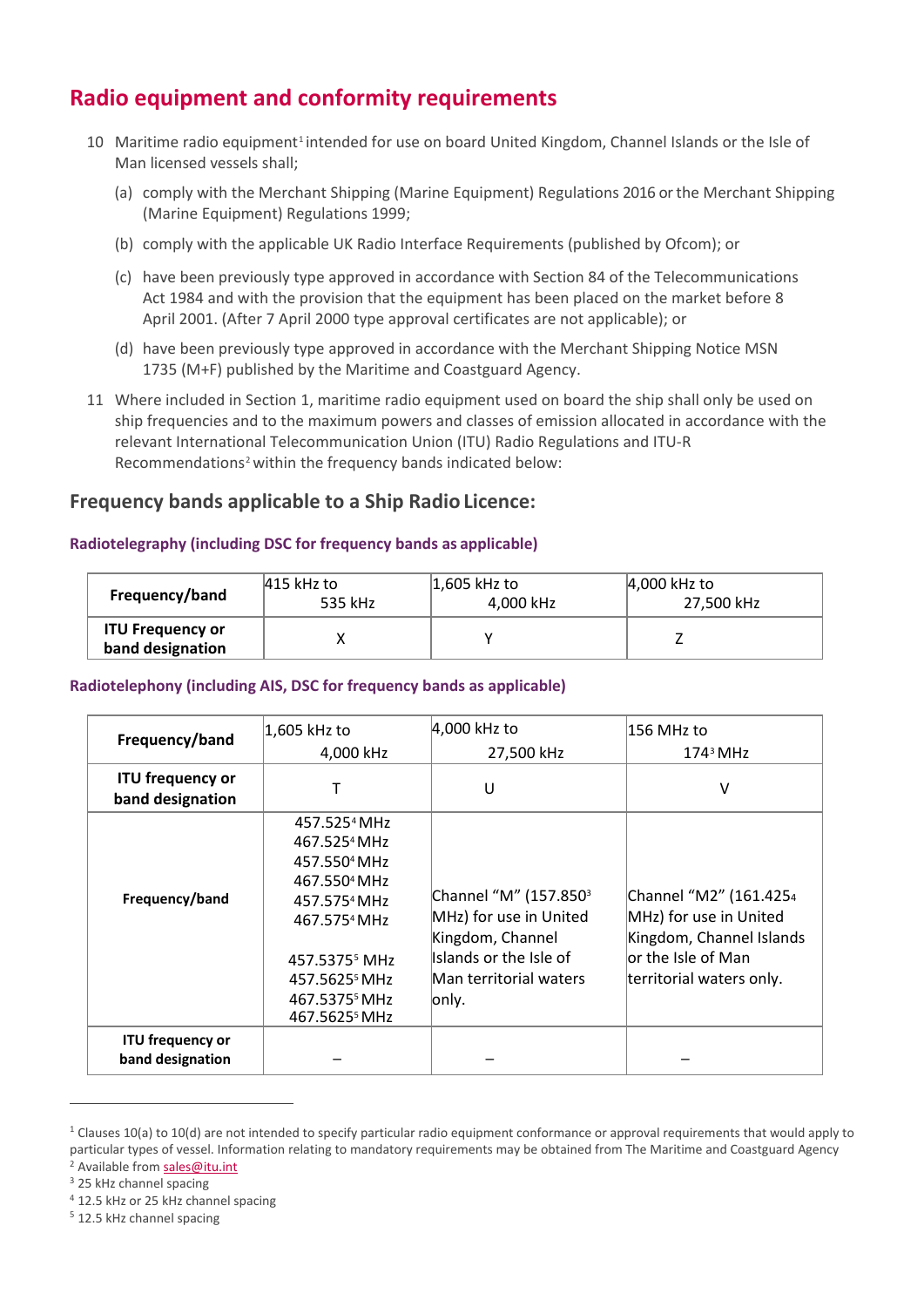#### **Other Frequencies:**

| Frequency/band                              | <b>EPIRB</b>                                                                                             | EPIRB (PLB)                                                     | EPIRB (PLB)                                                 |
|---------------------------------------------|----------------------------------------------------------------------------------------------------------|-----------------------------------------------------------------|-------------------------------------------------------------|
|                                             | 2,182 kHz                                                                                                | 121.5 MHz                                                       | 243 MHz                                                     |
| <b>ITU frequency or</b><br>band designation | A                                                                                                        | B                                                               | C                                                           |
| Frequency/band                              | Satellite EPIRB/PLB<br>406 MHz to 406.1<br><b>MHz</b>                                                    | Satellite EPIRB<br>operation within<br>1,645.5 MHz to           | SART 9,200 MHz to 9,500<br><b>MHz</b>                       |
| <b>ITU frequency or</b><br>band designation | E                                                                                                        | 1,646.5 MHz<br>F                                                | G                                                           |
| Frequency/band                              | Mobile satellite<br>1,626.5 MHz to<br>1,660.5 MHz<br>Receive frequency<br>band 1,525 MHz to<br>1,559 MHz | Ship to aircraft on-scene<br>communications<br>121.5, 123.1 MHz | Radar/radar target<br>enhancer<br>2,900 MHz to<br>3,100 MHz |
| <b>ITU frequency or</b><br>band designation | S                                                                                                        |                                                                 |                                                             |

| Frequency/band                              | Radar/radar target enhancer 9,300 MHz to 9,500<br><b>MHz</b> |  |
|---------------------------------------------|--------------------------------------------------------------|--|
| <b>ITU Frequency or</b><br>band designation |                                                              |  |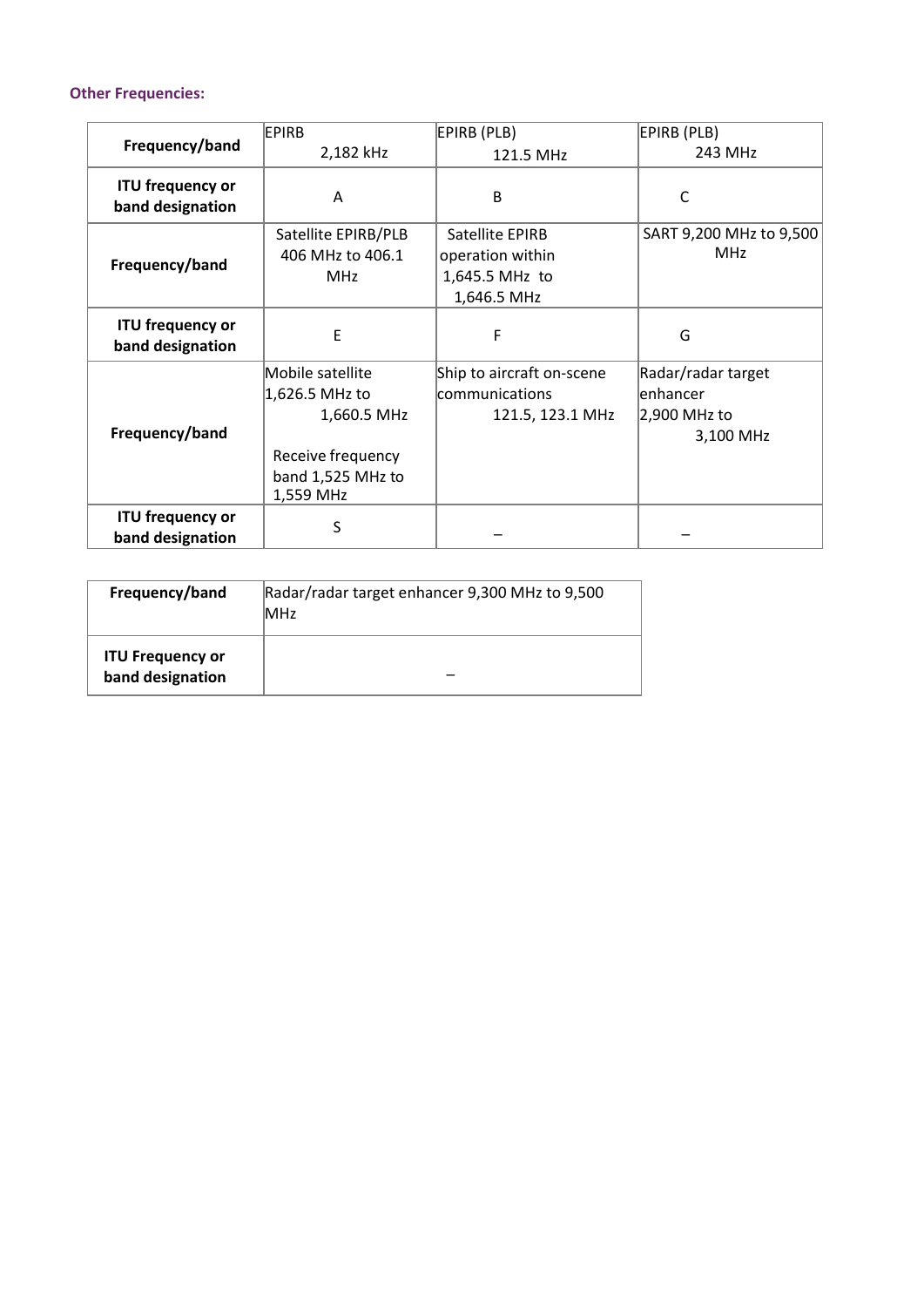# Schedule 2 – applicable to a Ship Portable Radio **Licence**

## **Radio equipment use**

- 1 The Licence covers the use of the radio equipment up to the limit of United Kingdom, Channel Islands or the Isle of Man territorial seas only.
- 2 The Licensee shall ensure that the radio equipment (which may be used on any vessel) is only used:
	- (a) to send messages to other ship stations, coast stations, aircraft stations;
	- (b) to receive messages intended for general reception or for specific reception by the radio equipment from other ship stations, coast stations and aircraft stations; or
	- (c) to send to and to receive from any radio station any message, necessary forthe safety of life or for navigational safety reasons.
- 3 The radio equipment listed in Section 1 of the Licence may consist of one or more of the following:
	- (a) one (1) hand held portable VHF radio transceiver with an integral antenna and power supply, which is not designed to be permanently installed on a vessel;
	- (b) the equipment described in clause 3(a), with the additional functionality of VHF/DSC transmissions;
	- (c) one (1) Emergency Position Indicating Radio Beacon (EPIRB) and/or one (1) Personal Locator Beacon (PLB) operating on 121.5 MHz, 243 MHz, 406 MHz band or 1.6 GHz band; or
	- (d) one (1) piece of aeronautical search and rescue equipment with frequencies 121.5 and 123.1 MHz;
	- (e) one each of:
		- MOB DSC operating on 156.525 MHz
		- MOB AIS operating between 156 to 163 MHz
		- AIS SAR transmitter operating between 156 to 163 MHz
		- EPIRB AIS, operating between 156 to 163 MHz

which comply with the radio equipment and conformity requirements in clauses 10 and 11 of this schedule.

4 The radio equipment shall be used on board a vessel or its tender except in the case of an emergency when the radio equipment may be used anywhere.

## **Keeping and display of licence documents**

5 The Licence, the relevant Maritime Radio Operator's Certificate of Competence and valid Authority to Operate, and any notices of variation to the Licence shall be kept with or near to the licensed radio equipment at all times, where it is physically practicable to do so.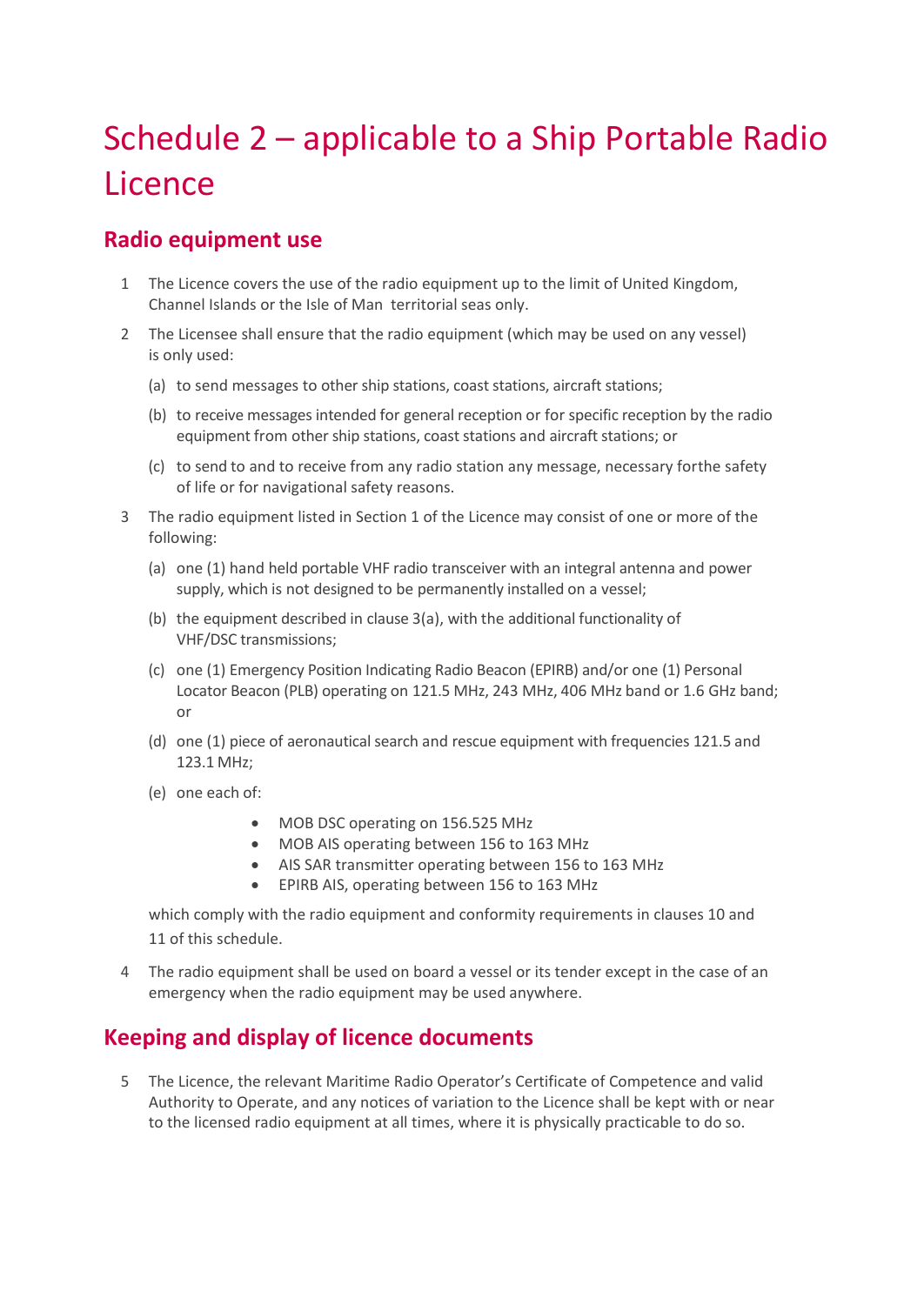## **Identification of transmissions**

- 6 The Licensee shall use one of the following methods of identification for all transmissions:
	- (a) the "T" reference number indicated in the Licence;
	- (b) a Maritime Mobile Service Identity ("MMSI") indicated in the Licence;
	- (c) the Hovercraft Registration Mark;
	- (d) the vessel's name and, where necessary, the name of the owner of the vessel or the vessel registration number or port of registry providing this would not delay distress, urgency or safety communications.
- 7 None of the information referred to in clause 6 shall be sent in code.
- 8 The "T" reference number as described in clause 6(a) shall if necessary be surrendered on change of ownership, transfer, destruction or loss of the radio equipment.
- 9 The MMSI number as described in clause 6(b) shall remain with the radio equipment and shall, if necessary, be surrendered on destruction or loss of the radioequipment.

## **Radio equipment and conformity requirements**

- 10 Radio equipment<sup>[6](#page-8-0)</sup> intended for use on board any vessel shall;
	- (a) comply with the Merchant Shipping (Marine Equipment) Regulations 2016 *or*the Merchant Shipping (Marine Equipment) Regulations 1999; or
	- (b) comply with the applicable UK Radio Interface Requirements (published by Ofcom); or
	- (c) have been previously type approved in accordance with Section 84 of the Telecommunications Act 1984 and with the provision that the equipment has been placed on the market before 8 April 2001. (After 7 April 2000 type approval certificates are not applicable); or
	- (d) have been previously type approved in accordance with the Merchant Shipping Notice MSN 1735 (M+F) published by the Maritime and Coastguard Agency.
- 11 Where included in Section 1, the radio equipment used shall only be used on ship frequencies and to the maximum powers and classes of emission allocated in accordance with the relevant International Telecommunication Union (ITU) Radio Regulations and ITU-R Recommendations<sup>[7](#page-8-1)</sup> within the frequency bands indicated below:

<span id="page-8-0"></span> $6$  Clauses 10(a) to 10(d) are not intended to specify particular radio equipment conformance or approval requirements that would apply to particular types of vessel. Information relating to mandatory requirements may be obtained from: The Maritime and Coastguard Agency.

<span id="page-8-1"></span><sup>7</sup> Extracts from the ITU Radio Regulations and Recommendations ITU-R are available fro[m sales@itu.int](mailto:sales@itu.int)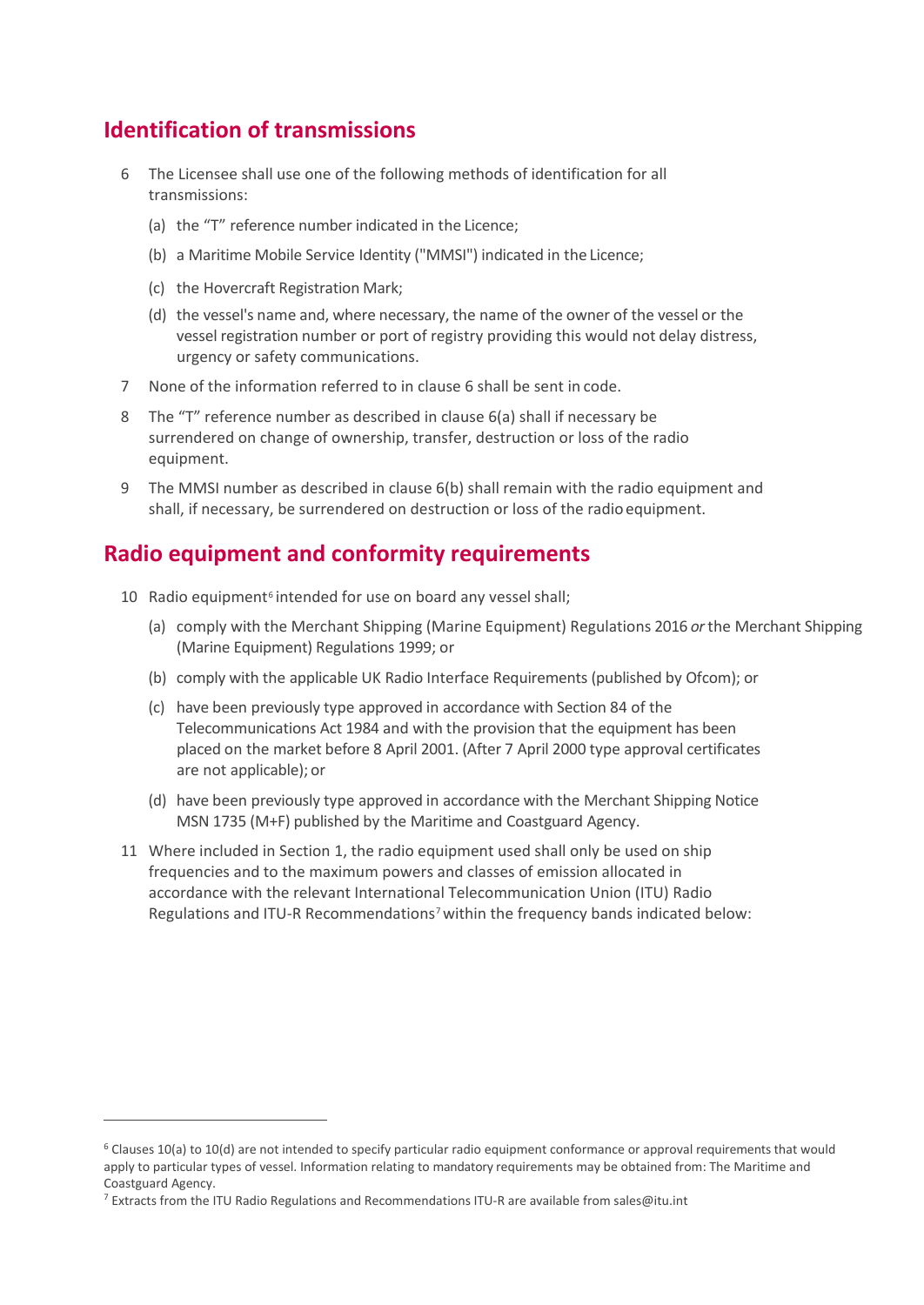## **Frequency bands applicable to a Ship Portable Radio Licence:**

### **Radiotelephony (including DSC for frequency bands as applicable)**

<span id="page-9-0"></span>

| <b>Frequency or band</b>                    | 156 MHz to 174 <sup>8</sup> MHz | Channel "M" <sup>8</sup> (157.850)<br>MHz for use in United<br>Kingdom, Channel<br>Islands or the Isle of<br>Man territorial waters | Channel "M2" <sup>8</sup> (161.425)<br>MHz for use in United<br>Kingdom, Channel<br>Islands or the Isle of<br>Man territorial waters |
|---------------------------------------------|---------------------------------|-------------------------------------------------------------------------------------------------------------------------------------|--------------------------------------------------------------------------------------------------------------------------------------|
|                                             |                                 | only                                                                                                                                | only.                                                                                                                                |
| <b>ITU frequency or</b><br>band designation | v                               |                                                                                                                                     |                                                                                                                                      |

#### **Other Frequencies**

| Frequency/band                              | EPIRB/PLB 121.5 MHz                                                         | EPIRB/PLB 243 MHz                                               | Satellite EPIRB/PLB<br>406 MHz to 406.1<br><b>MHz</b> |
|---------------------------------------------|-----------------------------------------------------------------------------|-----------------------------------------------------------------|-------------------------------------------------------|
| <b>ITU frequency or</b><br>band designation | B                                                                           |                                                                 | E                                                     |
| Frequency/band                              | <b>Satellite EPIRB</b><br>operation within<br>1,645.5 MHz to<br>1,646.5 MHz | Ship to aircraft on scene<br>communications 121.5,<br>123.1 MHz |                                                       |
| <b>ITU frequency or</b><br>band designation | F                                                                           |                                                                 |                                                       |

<span id="page-9-1"></span><sup>8</sup> 25 kHz channel spacing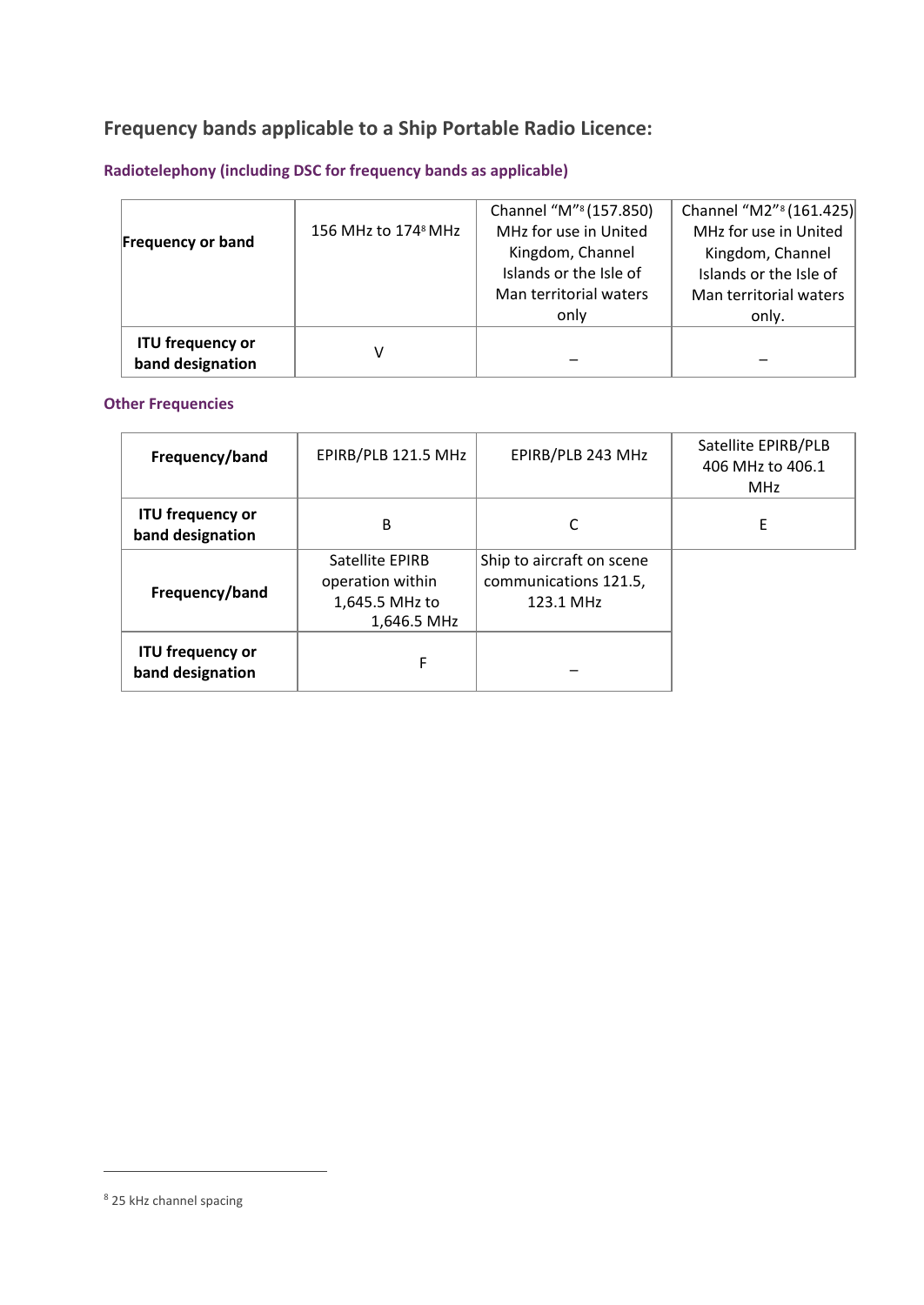# Schedule 3 - Special channels and radio equipment

#### **MMSIs for certain devices**

1 Where a device in column 1 of the table, below, is used under the Licence, it must be identified with an MMSI in the format described in column2.

| Type of device            | <b>Format of MMSI</b> |
|---------------------------|-----------------------|
| Hand-held DSC transceiver | 2359nnnnn             |
| AIS-SART                  | 970XXYYYY             |
| MOB-DSC or MOB-AIS        | 972XXYYYY             |
| EPIRB-AIS                 | 974XXYYYY             |

**Notes to the table**

- i. MMSIs for hand-held DSC transceivers will in the future changed to a new format
- ii. Where they each occur in column 2, 'XX' indicates a code that identifies the manufacturer of the device and 'YYYY' is a unique number assigned by the manufacture to the individual device.
- iii. An MMSI for an AIS-SART, MOB-DSC, MOB-AIS or EPIRB-AIS is not supplied by Ofcom but by the manufacturer, who will programme it into the device.

#### **'Channel 31' equipment**

- 2 Where apparatus is used on the duplex channel operating on ship transmit frequency 157.55 MHz c/w 162.15 MHz ("Channel 31" and "Channel 31 equipment"), the following conditions apply.
	- (a) Channel 31 equipment may be used only under a Ship Radio Licence and not a Ship Portable Radio Licence
	- (b) Channel 31 equipment is to be used on a 'No-Interference No-Protected' basis. Use of this channel must not cause harmful interference to and may not claim protection from, other authorised use of radio.
	- (c) Channel 31 equipment may not be used unless the vessel is farther than 30 nautical miles from the low water line along the Coast of the United Kingdom, Channel Islands or the Isle of Man.
	- (d) Channel 31 equipment must in all other respects comply with Schedule 1 Paragraph 9 of the Licence.
	- (e) If used on vessels covered by the Safety of Life at Sea Convention, Channel 31 equipment must comply with IEC 60945, published in August 2002 by the International Electrotechnical Commission, the relevant requirements of which for the purposes of the Licence are Clause 4.5.1 as relevant to Clause 9 (Interference - Electromagnetic Compatibility), Clause 4.5.2 as relevant to Clause 11.1 (Acoustic noise and signals), and Clause 4.5.3 as relevant to Clause 11.2 (Compass safe distance); and
	- (f) Use of Channel 31 equipment within the territorial waters of administrations other than the United Kingdom, Channel Islands or the Isle of Man is subject to applicable regulations and authorisations of those administrations.
	- (g) Insofar as it applies in this Licence to the installation and use of Channel 31 equipment, "IEC 60945" means the Fourth Edition published in August 2002 of the International Electrotechnical Commission Standard – "Maritime navigation and radiocommunication equipment and systems – General requirements – Methods of testing and required test results"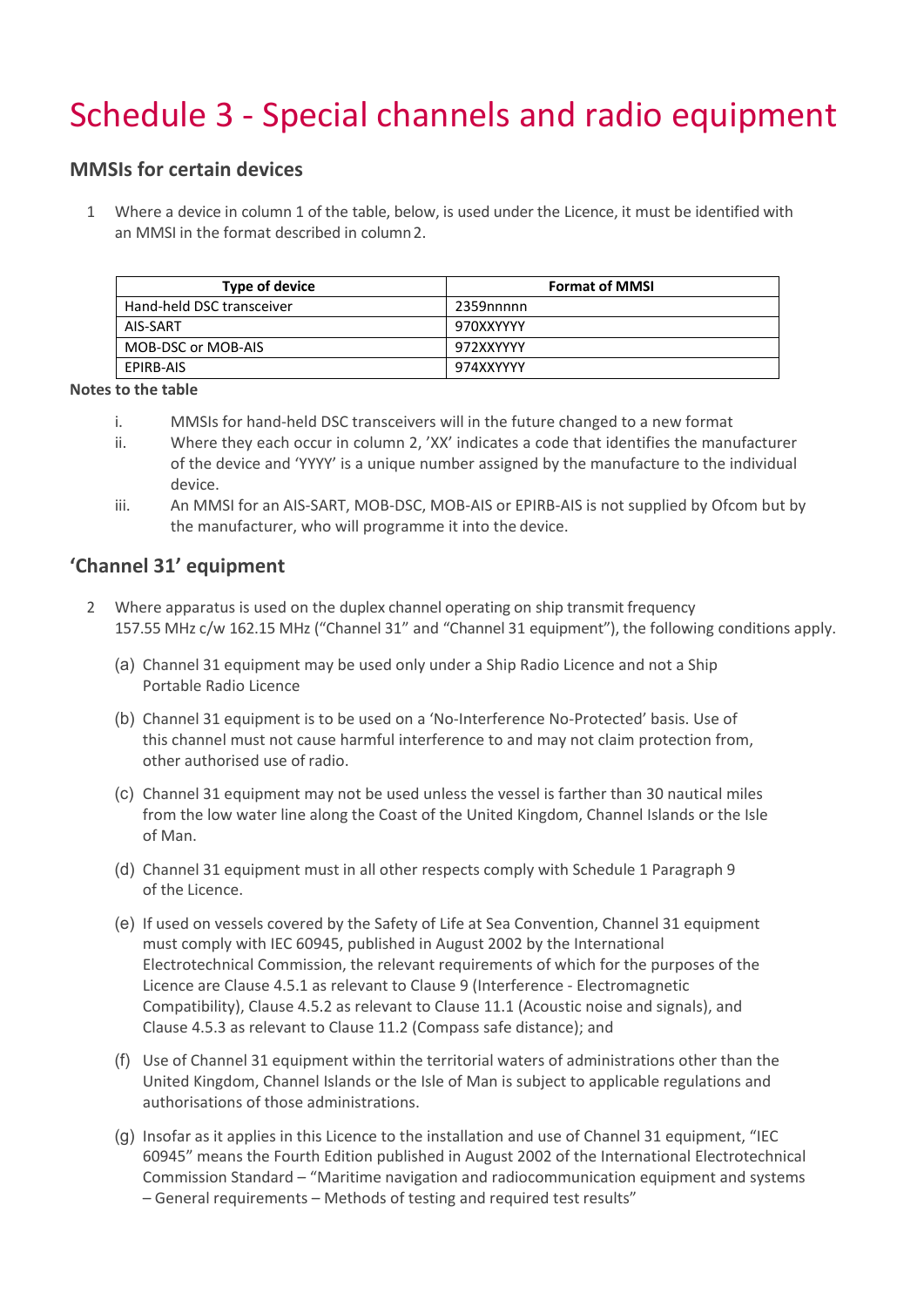### **Automatic Transmitter Identification System ('ATIS')**

- 3 Where apparatus is installed or used to operate pursuant to the Regional Arrangement on Radiocommunication Service on Inland Waterways ("ATIS equipment"), the following terms and conditions shall apply.
	- (a) ATIS equipment may be used only under a Ship Radio Licence and not a Ship Portable Radio Licence.
	- (b) ATIS equipment shall comply with and be used in accordance with the technical and operational criteria detailed in The Regional Arrangement on the Radiocommunication Service on Inland Waterways ("the RAINWAT Arrangement");
	- (c) ATIS equipment may be used only on inland waterways in Contracting Administrations to the RAINWAT Arrangement;
	- (d) Use of ATIS equipment within the jurisdiction of any administration other than the United Kingdom, Channel Islands or the Isle of Man is subject to regulation of that administration;
	- (e) Insofar as it applies in this licence to the installation and use of ATIS equipment, "ATIS equipment" includes any ATIS equipment or facility;
	- (f) ATIS equipment must not be used in the United Kingdom, Channel Islands or the Isle of Man (including their territorial seas); and
	- (g) ATIS equipment must conform to the essential requirements of the Radio Equipment Regulations 2017 (SI 2017/1206) and Commission Decision2000/637/EC.

#### **Mobile Communication on board Ships**

- 4 Where a Ship base transceiver station used for supporting mobile communication services on board ships is installed or used, the following terms and conditions shall apply. (a) The ship base transceiver station must only operate
	- where it forms part of a GSM system, in the 900 MHz band or the 1800 MHz band;
		- where it forms part of a LTE system, in the 1800 MHz band or the 2600 MHz band; and
		- where it forms part of an UMTS system, in the 1900/2100 MHz band.
	- (b) The ship base transceiver must only be used—
		- for mobile communication services on board ships;
		- where it forms part of a GSM system or an UMTS system, when the ship is two nautical miles or more from the baseline; and
		- where it forms part of a LTE system, when the ship is four nautical miles or more from the baseline.
	- (c) The ship base transceiver station must control the apparatus so that it operates with a maximum radiated output power which is no greater than—
		- where it forms part of a GSM system—
			- 5 dBm in the 900 MHz band; and
			- 0 dBm in the 1800 MHz band;
		- where it forms part of a LTE system, 0 dBm in the 1800 MHz band and in the 2600 MHz band; and
		- where it forms part of an UMTS system, 0 dBm for each 5 MHz in the 1900/2100 MHz band.
	- (d) Where the ship base transceiver station forms part of a GSM system, the ship base transceiver station must comply with the following requirements—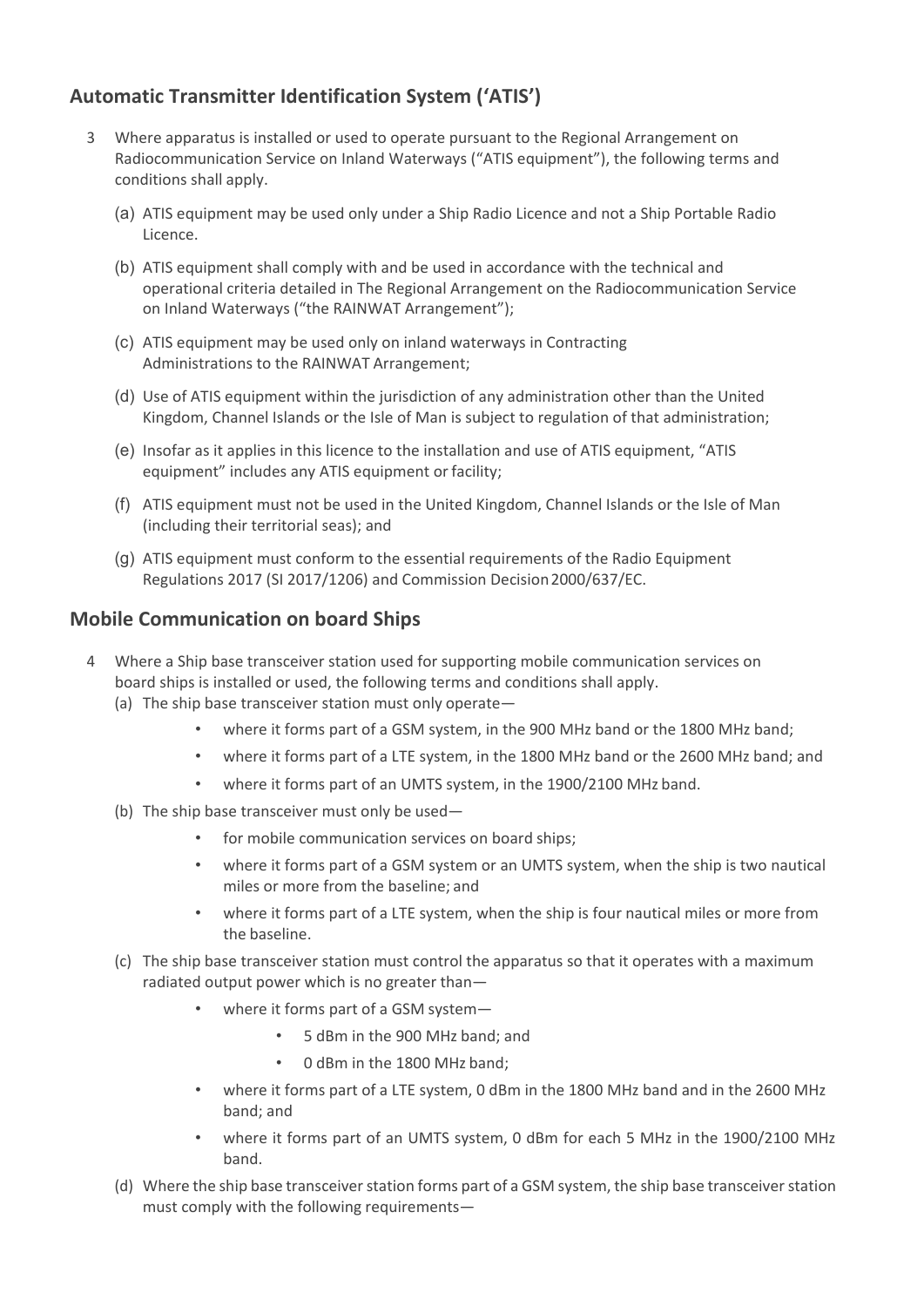- must only use indoor antennas when the ship is between two and twelve nautical miles from the baseline;
- must operate such that there is a maximum power density in external areas of the ship of –80 dBm for each 200 kHz with reference to a 0 dBi measurement antenna gain;
- must mitigate interference using the following techniques or other techniques which provide at least an equivalent mitigation of interference—
	- the receiver sensitivity and disconnection threshold (as described in the GSM standards TS 144 018(<sup>[9](#page-12-0)</sup>) and TS 148 008(<sup>[10](#page-12-1)</sup>) published by ETSI) of the apparatus is—
	- when the ship is between two and three nautical miles from the baseline, equal to or higher than –70 dBm for each 200 kHz; and
	- when the ship is between three and twelve nautical miles from the baseline, equal to or higher than –75 dBm for each 200 kHz;
	- discontinuous transmission (as described in the GSM standard TS 148 008 published by ETSI) is activated in the uplink from the apparatus to the ship base transceiver station; and
	- the timing advance (as described in the GSM standard TS 144 018 published by ETSI) is set to the minimum.
- (e) Where the ship base transceiver station forms part of a LTE system, the ship base transceiver station must comply with the following requirements—
	- must only use indoor antennas when the ship is between four and twelve nautical miles from the baseline; and
	- must only use bandwidth which is no greater than 5 MHz(duplex) for each of the 1800 MHz band or the 2600 MHz band;
	- must operate such that—
		- its emissions on board the ship's deck must be equal to or less than –98 dBm for each 5 MHz;
		- when the ship is between four and twelve nautical miles from the baseline, the quality criteria are equal to or higher than –83 dBm for each 5 MHz;
		- the selection timer is set to 10 minutes;
		- the timing advance parameter is set according to a cell range for the distributed antenna system that is equal to 400 metres;
		- the user inactivity release timer is set to 2 seconds; and
		- its carrier centre frequency must not be aligned with electronic communications networks based on land.
- (f) Where the ship base transceiver station s forms part of a system, the ship base transceiver station must comply with the following requirements—
	- must only use indoor antennas when the ship is between two and twelve nautical miles from the baseline;
	- must only use bandwidth which is no greater than 5 MHz (duplex);
	- must operate such that—
		- its emissions on board the ship's deck must be equal to or less than –102 dBm for each 5 MHz;
		- when the ship is between two and twelve nautical miles from the baseline.

<span id="page-12-0"></span><sup>9</sup> ETSI TS 144 018 (version 14.1.0) published on 11 April 2017.

<span id="page-12-1"></span><sup>10</sup> ETSI TS 148 008 (version 14.0.0) published on 6 April 2017.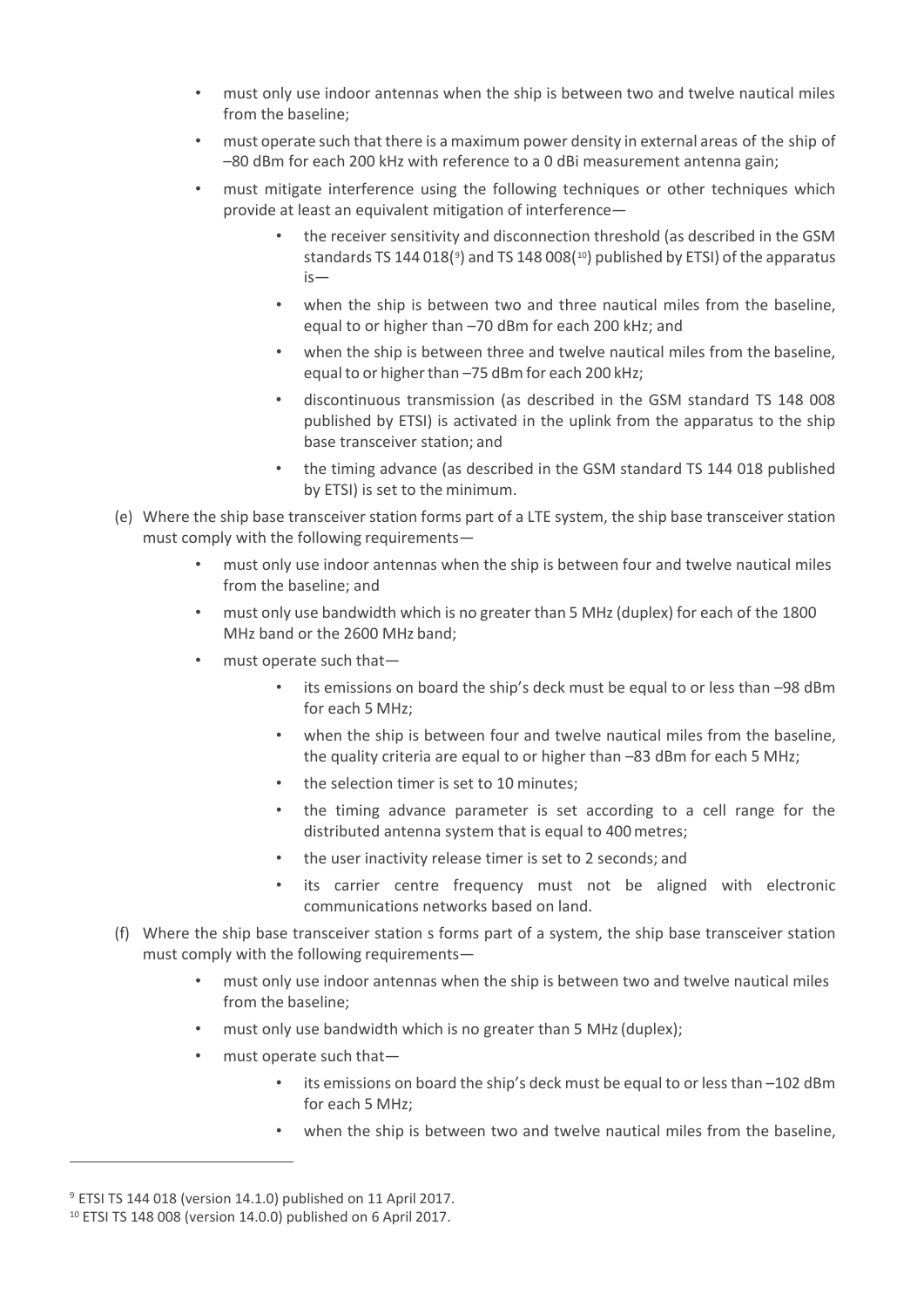the quality criteria are equal to or higher than –87 dBm for each 5 MHz;

- the selection timer is set to 10 minutes;
- the timing advance parameter is set according to a cell range for the distributed antenna system that is equal to 600metres;
- the user inactivity release timer is set to 2 seconds; and
- its carrier centre frequency must not be aligned with electronic communications networks based on land.
- (g) The ship base transceiver station must not cause or contribute to undueinterference to any wireless telegraphy.
- 5 This authorisation does not affect the requirement, where necessary, to obtain licences or authorisations under other legislation or from other countries prior to the installation or operation of a ship base transceiver station, in particular outside United Kingdom, Channel Islands or the Isle of Man territorial waters. The Licensee is encouraged to seek its own independent professional advice in this respect.
- 6 Insofar as it appliesin this licence to the installation and use of Mobile Communication on board Ships equipment:
	- (a) "apparatus" means wireless telegraphy apparatus;
	- (b) "baseline" means the baseline for measuring the breadth of the territorial waters under the United Nations Convention on the Law of the Sea([11\)](#page-13-0):
	- (c) "dBi" means decibels of power referenced to the gain of an isotrope antenna;
	- (d) "dBm" means decibels of power referenced to one milliWatt;
	- (e) "ETSI" means the European Telecommunications Standards Institute;
	- (f) "GSM system" means an electronic communications network that complies with the GSM standards EN 301 502( $12$ ) and EN 301 511( $13$ ) published by ETSI;
	- (g) "kHz" means kilohertz;
	- (h) "LTE system" means an electronic communications network that complies with the LTE standards EN 301 908–1([14\)](#page-13-3), EN 301 908–13([15](#page-13-4)) and EN 301 908–14([16\)](#page-13-5) published by ETSI;
	- (i) "MHz" means megahertz;
	- (j) "mobile communication services on board ships" means electronic communications services provided by an undertaking to enable persons on board a ship to communicate via public electronic communications networks using a GSM system, LTE system or UMTS system without establishing direct connections with electronic communications networks based on land;
	- (k) "public electronic communications network" has the meaning given to it by section 151(1) of the Communications Act 2003([17](#page-13-6));
	- (l) "quality criteria" mean the values broadcast by a ship base transceiver station specifying the minimum required received signal level in the cell (as expressed in dBm) required for access by the apparatus to that cell;
	- (m) "selection timer" means the values set by a ship base transceiver station relating to the frequency of which the apparatus seeks to establish direct connections with a public electronic communications

<span id="page-13-0"></span><sup>11</sup> Cmnd. 8941.

<span id="page-13-1"></span><sup>12</sup> EN 301 502 (version 12.5.2) published in OJEU No C149, 12.5.2017, p 13.

<span id="page-13-2"></span><sup>13</sup> EN 301 511 (version 9.0.2) published in OJEU No C149, 12.5.2017, p 14

<span id="page-13-3"></span><sup>14</sup> EN 301 908–1 (version 11.1.1) published in OJEU No C149, 12.5.2017, p 15.

<span id="page-13-4"></span><sup>15</sup> EN 301 908–13 (version 11.1.1) published in OJEU No C149, 12.5.2017, p16.

<span id="page-13-5"></span><sup>16</sup> EN 301 908–14 (version 11.1.2) published in OJEU No C149, 12.5.2017, p16.

<span id="page-13-6"></span><sup>17</sup> 2003 c.21.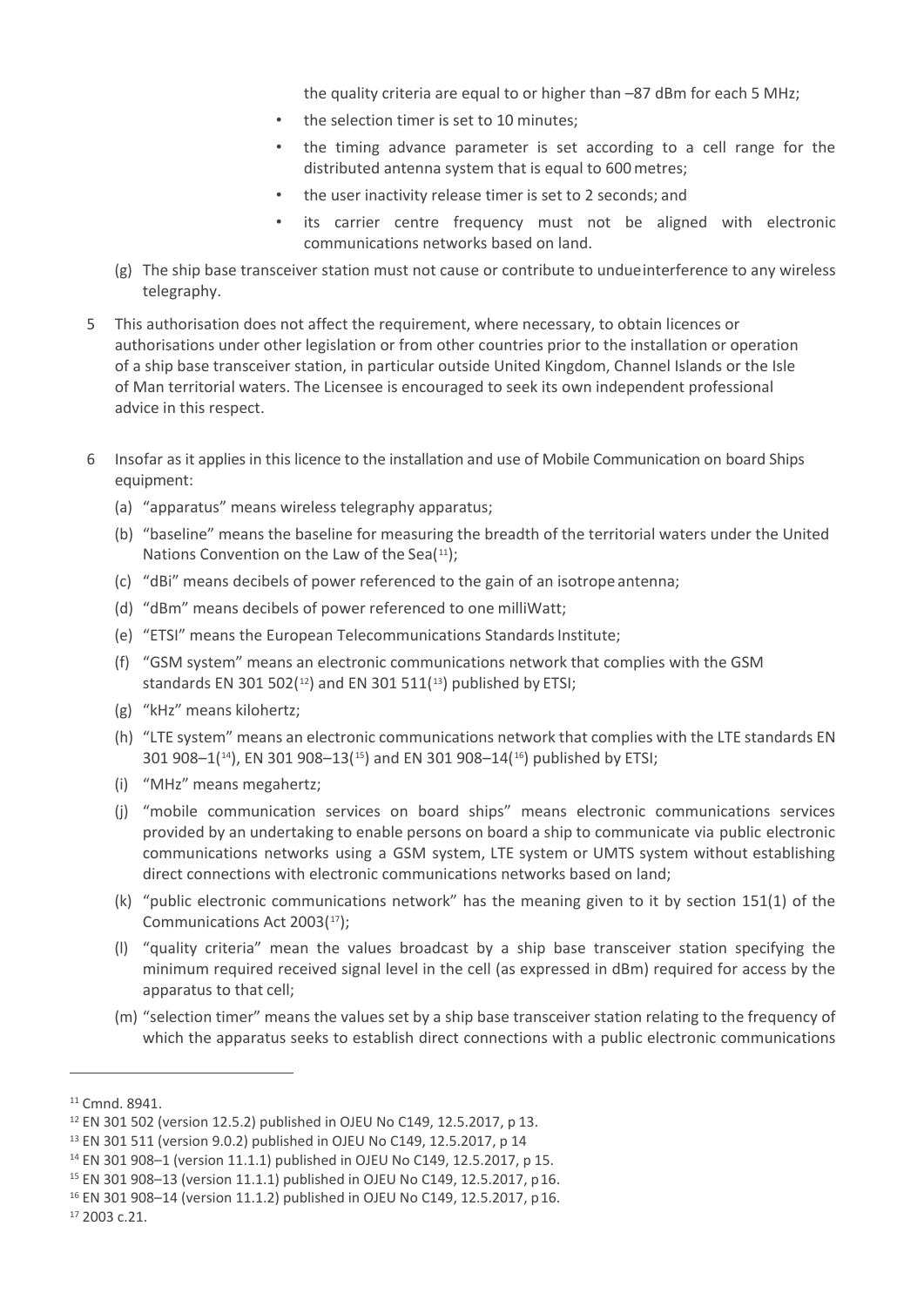network based on land (also known as the Public Land Mobile Network selection timer);

- (n) "ship base transceiver station" means a mobile pico-cell located on a ship supporting mobile communication services on board ships;
- (o) "signal" has the meaning given to it by section 32(10) of the Communications Act 2003;
- (p) "the 900 MHz band" means the 880–915 MHz frequency band (for the uplink from the apparatus to the ship base transceiver station) and the 925–960 MHz frequency band (for the downlink from the ship base transceiver station to the apparatus);
- (q) "the 1800 MHz band" means the 1710–1785 MHz frequency band (for the uplink from the apparatus to the ship base transceiver station) and the 1805–1880 MHz frequency band (for the downlink from the ship base transceiver station to the apparatus);
- (r) "the 1900/2100 MHz band" means the 1920–1980 MHz frequency band (for the uplink from the apparatus to the ship base transceiver station) and the 2110–2170 MHz frequency band (for the downlink from the ship base transceiver station to the apparatus);
- (s) "the 2600 MHz band" means the 2500–2570 MHz frequency band (for the uplink from the apparatus to the ship base transceiver station) and the 2620–2690 MHz frequency band (for the downlink from the ship base transceiver station to the apparatus);
- (t) "timing advance parameter" means the values set by a ship base transceiver station relating to the parameter needed to calculate the delay in the conveyance of signals transmitted from the ship base transceiver station to the apparatus;
- (u) "UMTS system" means an electronic communications network that complies with the UMTS standards EN 301 908-1, EN 301 908-2( $18$ ) and EN 301 908-3( $19$ ) published by ETSI; and
- (v) "user inactivity release timer" means the values set by a ship base transceiver station relating to the duration in which it will determine the apparatus as being inactive when no signals are transmitted between the ship base transceiver station and the apparatus (also known as the Radio Resource Control user inactivity releasetimer).

#### **Earth Stations on Moving Platforms or 'ESOMPs'**

- 7 Where sending and receiving Earth Station(s) on Mobile Platforms ("ESOMPs") for the purpose of providing wireless telegraphy links between the ESOMP and Satellite(s) (together "ESOMP Equipment") is installed or used on the Ship to which this licence refers, the following terms and conditions shall apply.
	- (a) ESOMP equipment may be used only under a Ship Radio Licence and not a Ship Portable Radio Licence.
	- (b) The ESOMP Equipment shall be operated on a 'non-interference non-protected' basis, that is, use of ESOMP equipment must not cause harmful interference to and may not claim protection from, other authorised use of radio operating in accordance with Article 5 of the Radio Regulations, wherever that other service may be operating;
	- (c) Within the territorial seas of the United Kingdom, Channel Islands or the Isle of Man, the licensee may operate ESOMP Equipment only in the frequency bands identified below:
		- a. 27.5 27.8185 GHz, 28.4545 28.8265 GHz and 29.4625 30 GHz for transmission (Earth-to-space)

b. 17.3 – 20.2 GHz for reception (space-to-Earth)

- (d) Outwith the territorial seas of the UK, the Channel Islands and the Isle of Man, the licensee may operate ESOMP Equipment in any part of the frequency band 27.5 – 30 GHz;
- (e) Within the territorial seas of an administration other than the UK, the Channel Islands or the

<span id="page-14-0"></span><sup>18</sup> EN 301 908–2 (version 11.1.1) published in OJEU No C149, 12.5.2017, p15.

<span id="page-14-1"></span><sup>19</sup> EN 301 908–3 (version 11.1.3) published in OJEU No C149, 12.5.2017, p16.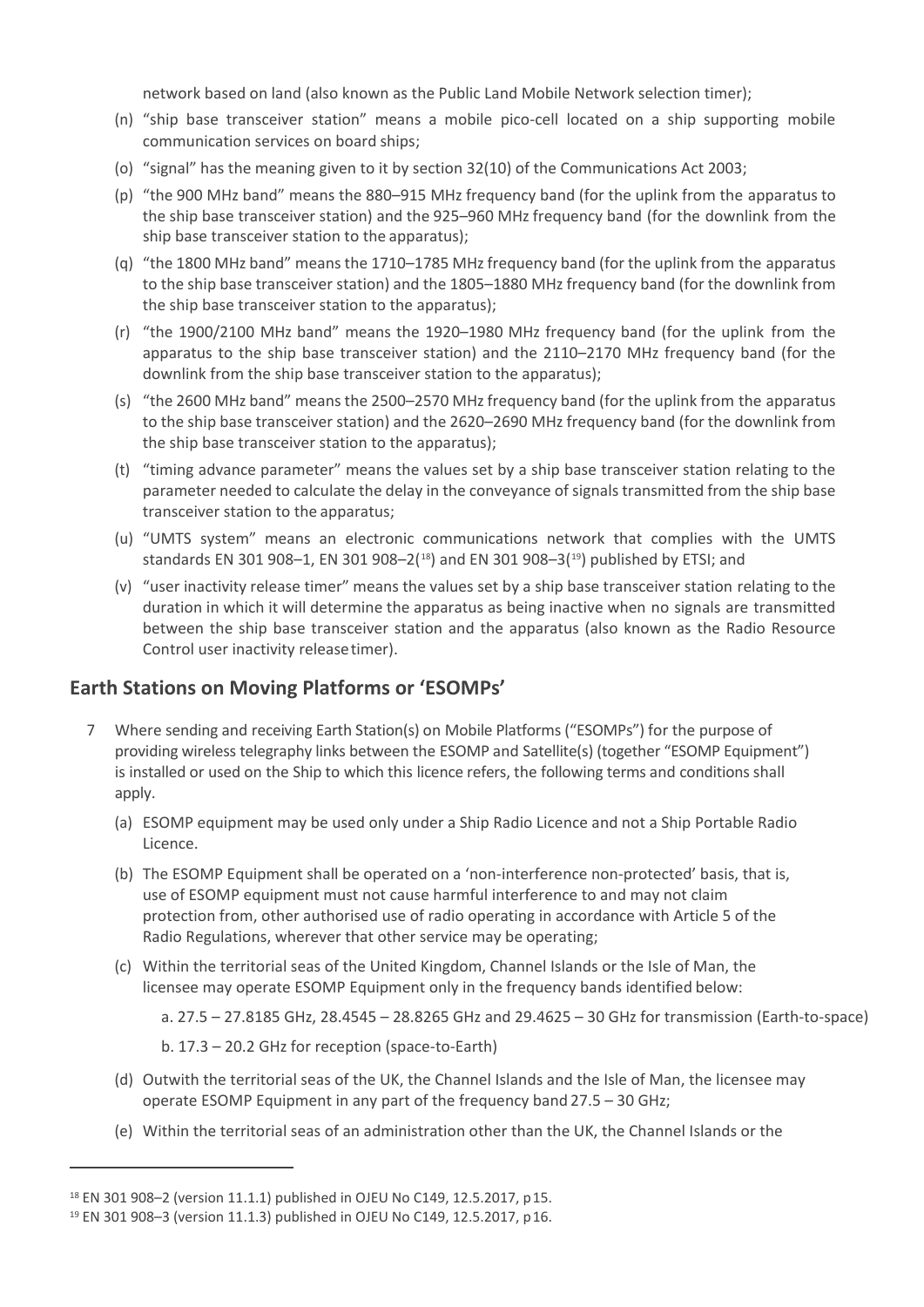Isle of Man, ESOMP Equipment shall be used in accordance with the relevant regulations and authorisations of that administration;

- (f) Means shall be used to allow transmissions of ESOMP Equipment to be identified.
- (g) The operation of ESOMP Equipment shall comply with the essential requirements of the Radio Equipment Regulations (SI 2017/1206) and with the technical and operational criteria contained within the UK Interface Requirement 2093.
- (h) Insofar as it applies in this licence to the installation and use of ESOMPequipment:
	- a. "Earth Station" means a station for transmitting and receiving wireless telegraphy intended for communication with one or more satellites;
	- b. "Radio Regulations" means the most recent version of the International Telecommunication Union Radio Regulations made under Article 13 of the Constitution of the International Telecommunication Union; and
	- c. "UK Interface Requirement IR 2093" means the UK Interface Requirement2093 – Earth Stations on Mobile Platforms (ESOMPs) published by Ofcom in accordance with the Radio Equipment Directive;
- (i) This does not affect the requirement, where necessary, to obtain licences or authorisations under other legislation or from other countries before installing or operating an ESOMP, in particular outside the territory of the UK, the Channel Islands and the Isle of Man.

#### **Earth Station on a Vessel ('ESV')**

- 8 Where sending and receiving Earth Station(s) on board a vessel for the purpose of providing wireless telegraphy links between the ESV and Geostationary Satellite(s) ("ESV equipment") is installed or used on the Ship, the following terms and conditions shall apply.
	- (a) ESV equipment may be used only under a Ship Radio Licence and not a Ship Portable Radio Licence.
	- (b) The Licensee must identify all transmission using the ESV terminal identity number
	- (c) The ESV equipment may operate only on the following frequencies:
		- a. ESV (Earth-to-space) operation limited to 14.00 14.25\* GHz for transmission
		- b. ESV (space-to-Earth) operation limited to 10.70 11.70 GHz forreception
		- c. ESV (space-to-Earth) operation limited to 12.50 12.75 GHz forreception
		- d. Notwithstanding 3(2), above, ESV terminals may transmit in the band 14.25 to 14.5 GHz (Earth to space) when more than 125 km from the coast of the UK or the coast of UK Overseas Territories in accordance with ITU Resolution 902.
	- (d) The ESV equipment must be operated on a "non-Interference Non-Protected" basis. That is, use of the ESV equipment must not cause harmful interference to and may not claim protection from, other authorised use of radio operating in accordance with Article 5 of the Radio Regulations, wherever that other service may be operating;
	- (e) The ESV equipment must not be operated when the vessel is within one nautical mile of United Kingdom, Channel Islands or the Isle of Man land or within an area listed in Schedule 3 to the Associated ESV Network Operator Licence, without specific permission from both the relevant Maritime Port Authority and Ofcom, except as permitted under Schedule 4 to the Associated ESV Network Operator Licence;
	- (f) The ESV equipment must comply with the appropriate essential requirements of the Radio Equipment Regulations (SI 2017/1206);
	- (g) The ESV equipment must comply with IEC 60945, published in August 2002 by the International Electrotechnical Commission, the relevant requirements of which for the purposes of this Licence are: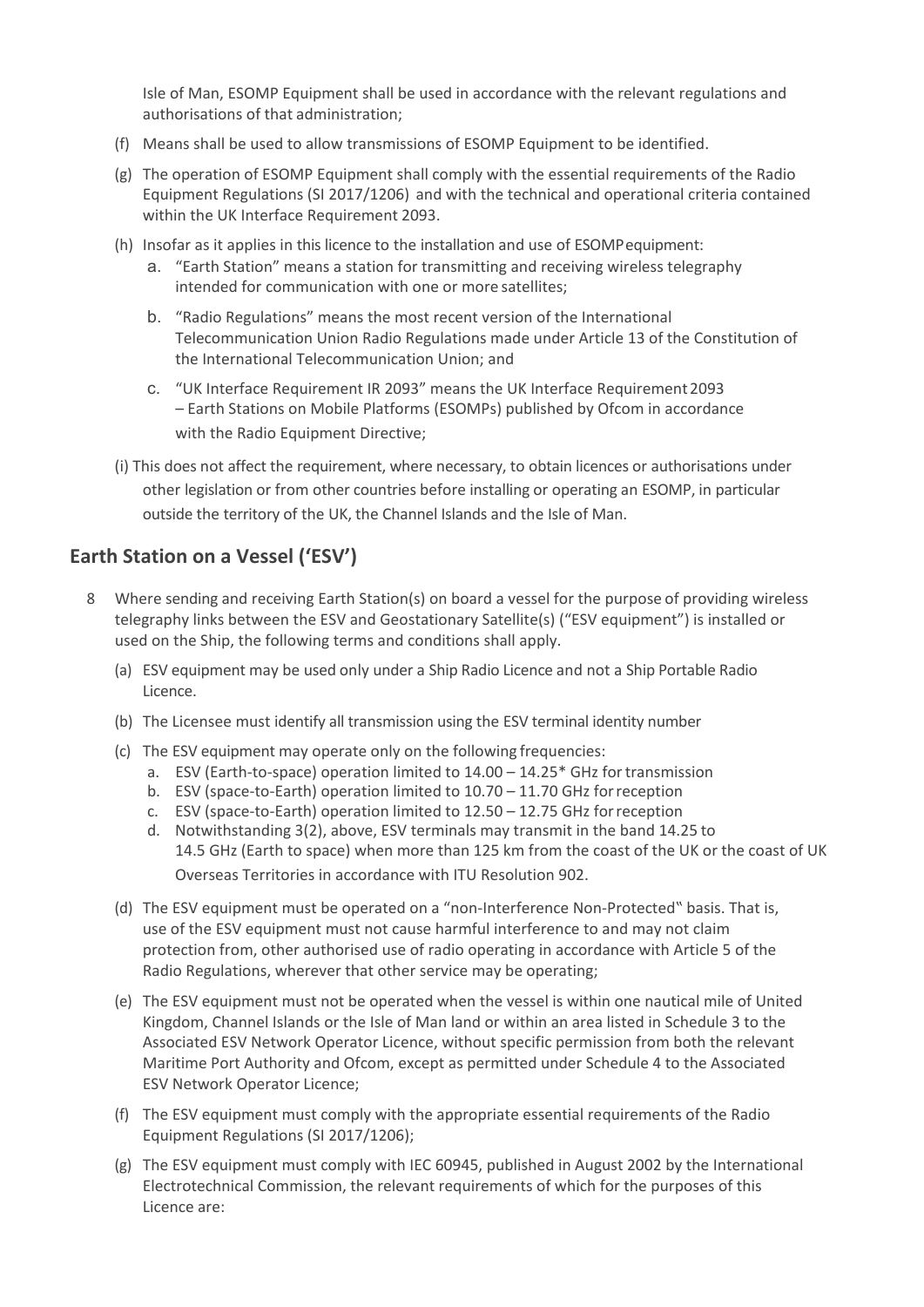- a. Clause 4.5.1 as relevant to Clause 9 (Interference Electromagnetic Compatibility);
- b. Clause 4.5.2 as relevant to Clause 11.1 (Acoustic noise and signals); and
- c. Clause 4.5.3 as relevant to Clause 11.2 (Compass safe distance)
- (h) The maximum power may not exceed 39 dBW/40 kHz e.i.r.p. (53 dBW e.i.r.p. total per channel) from any individual ESV.
- (i) The vessel may transmit a maximum of two 14.0 to 14.25 GHz channels up to a total of 56 dBW e.i.r.p. under this Licence.
- (j) Where the ESV equipment is operating between one nautical mile and four nautical miles of United Kingdom, Channel Islands or the Isle of Man land, the minimum elevation angle used by the ESV must exceed 7 degrees
- (k) Where the ESV equipment is operating within one nautical mile of United Kingdom, Channel Islands or the Isle of Man land, the minimum elevation angle used by the ESV must exceed 15 degrees.
- (l) The ESV equipment must employ a parabolic dish with a minimum diameter of 0.6m.
- (m) The antenna must operate in accordance with Recommendation ITU-R S.580-6
- (n) The ESV shall employ a stabilised platform with the ability to maintain a pointing accuracy +/- 0.2 degrees towards the geo-stationary satellite throughout transmissions;
- (o) Operation of the ESV equipment within the territorial waters of administrations other than the United Kingdom, Channel Islands or the Isle of Man is subject to the relevant regulations and authorisations of those administrations; and
- (p) Insofar as it applies in the Licence to the installation and use of ESVequipment:
	- a. "Associated ESV Network Operator Licence" means the Earth Station/s on Vessel/s (ESV) Network Operator Licence No. ESV Licence No.[e.g. ESV0001] issued by Ofcom to Network operator licensee e.g. Telenor Satellite Network on Date of issue of Network licence[full date] under the Act;
	- b. "Earth Station" means a station for transmitting and receiving wireless telegraphy located on the surface of the earth and intended for communication with one or more satellites;
	- c. "Geostationary Satellite" means a satellite having the earth as its primary body and which remains approximately in a fixed position relative to the earth;
	- d. "IEC 60945" means the Fourth Edition published in August 2002 of the International Electrotechnical Commission Standard – "Maritime navigation and radiocommunication equipment and systems – General requirements – Methods of testing and required test results";
	- e. "Radio Equipment Regulations" means Statutory Instrument 2017/1206;
	- f. "Recommendation ITU-R S. 580-6" means the Recommendation S.580-6 published in January 2004 by the International Telecommunication Union $20$ ; and
	- g. "Radio Regulations" means the most recent version of the International Telecommunication Union Radio Regulations made under Article 13 of the Constitution of the International Telecommunication Union.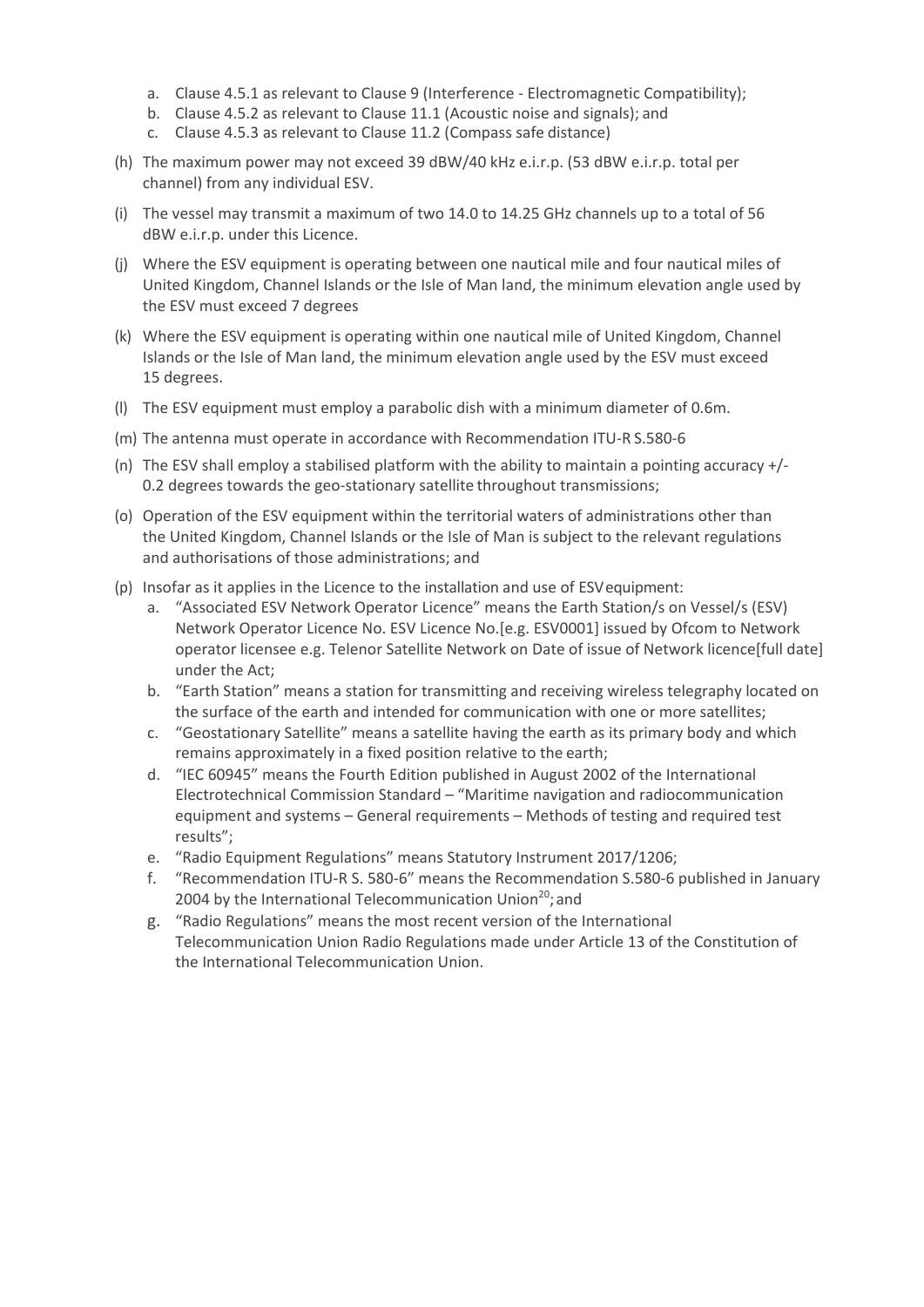# Schedule 4

## **Conditions relating to Electromagnetic Fields (EMF) Compliance**

#### **Sites which are not shared with another licensee**

1. The Licensee shall only establish, install, modify or use Relevant Radio Equipment if the total electromagnetic field exposure levels produced by the Licensee's On-Site Radio Equipment do not exceed the basic restrictions<sup>[20](#page-17-0)</sup> in the relevant tables for general public exposure identified in the ICNIRP Guidelines<sup>[21](#page-17-1)</sup> in any area where a member of the general public is or can be expected to be present when transmissions are taking place.

#### **Sites which are shared with another licensee**

- 2. In the case of a shared site where the Shared Site Exemption applies to the Licensee, the Licensee shall comply with paragraph 1 above.
- 3. In the case of a shared site where the Shared Site Exemption does not apply to the Licensee, the Licensee shall only establish, install, modify or use the Relevant Radio Equipment if:
	- a) the total electromagnetic field exposure levels produced by the Licensee's On-Site Radio Equipment, together with
	- b) the total electromagnetic field exposure levels produced by all other wireless telegraphy stations and wireless telegraphy apparatus operated by another licensee on the same site for which the Licensee can reasonably assume that a Shared Site Exemption does not apply,

do not exceed the basic restrictions<sup>[22](#page-17-2)</sup> in the relevant tables for general public exposure identified in the ICNIRP Guidelines<sup>[23](#page-17-3)</sup> in any area where a member of the general public is or can be expected to be present when transmissions are taking place.

#### **Emergency Situations**

4. The obligations in paragraphs 1, 2 and 3 above will not apply if the Relevant Radio Equipment is being used for the purpose of seeking emergency assistance or reporting and responding to an emergency situation (in the vicinity of that situation) including for search and rescue activities and maritime emergency communications.<sup>[24](#page-17-4)</sup>

#### **Relationship with authorised transmission levels**

5. The Licensee shall comply with paragraphs 1, 2 and 3 above notwithstanding the maximum transmission levels authorised in the Licence.

<span id="page-17-0"></span><sup>&</sup>lt;sup>20</sup> Compliance with the reference levels for general public exposure identified in the ICNIRP Guidelines will ensure compliance with the basic restrictions.

<span id="page-17-2"></span><span id="page-17-1"></span> $^{21}$  The relevant tables for general public exposure are identified in Ofcom's "Guidance on EMF Compliance and Enforcement".<br><sup>22</sup> Compliance with the reference levels for general public exposure identified in the ICNIRP restrictions.

<span id="page-17-3"></span><sup>&</sup>lt;sup>23</sup> The relevant tables for general public exposure are identified in Ofcom's "Guidance on EMF Compliance and Enforcement".

<span id="page-17-4"></span><sup>&</sup>lt;sup>24</sup> Further information on emergency situations in set out in Ofcom's "Guidance on EMF Compliance and Enforcement".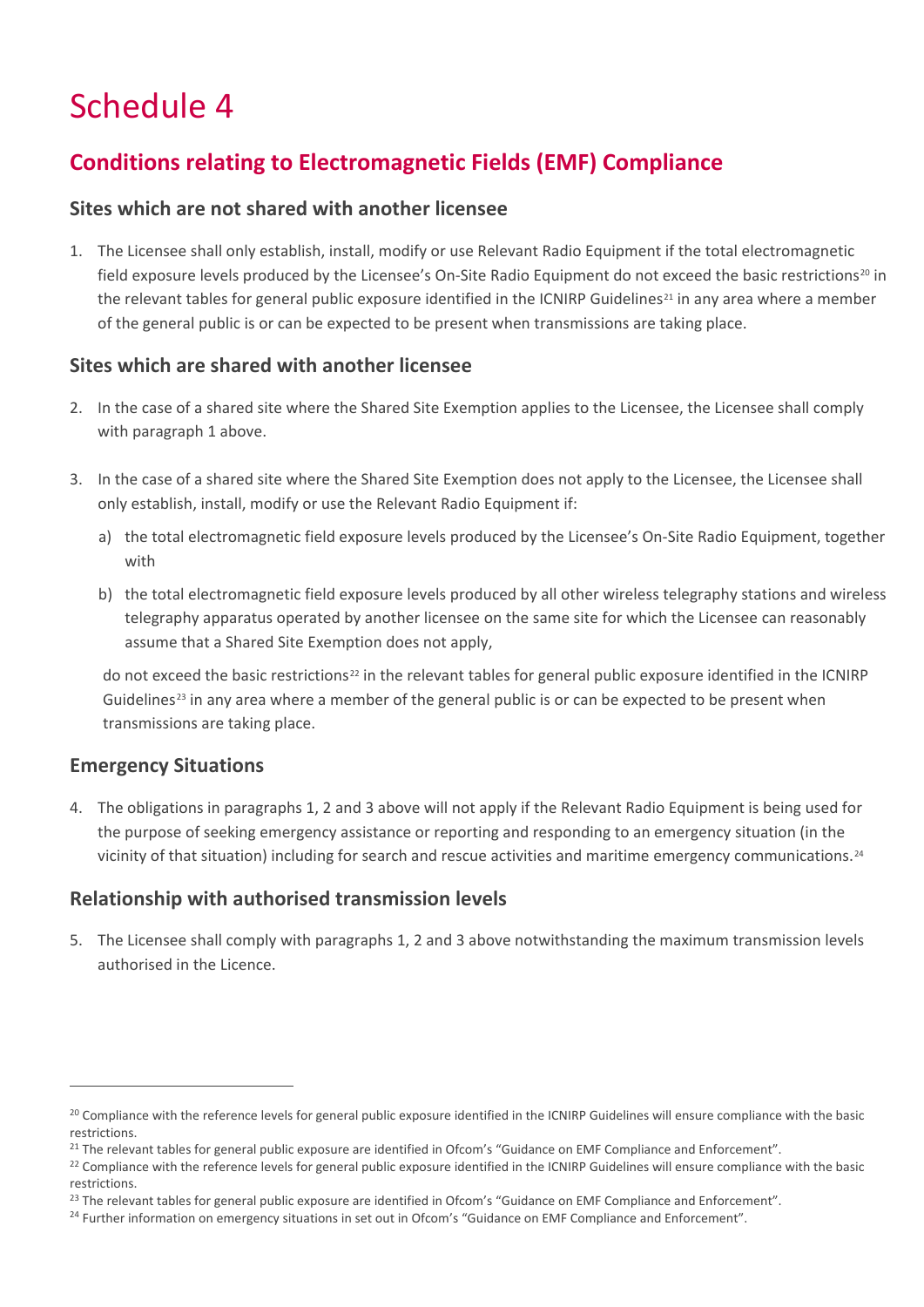#### **Records**

6. The Licensee shall keep, or shall procure that a third party shall keep, and shall make available to Ofcom on request, records (including the type of records identified in Ofcom's "Guidance on EMF Compliance and Enforcement") that demonstrate how it has complied with paragraphs 1, 2 and 3 above when Relevant Radio Equipment is established, installed, modified or used.

### **Ofcom's "Guidance on EMF Compliance and Enforcement"**

7. When evaluating its compliance with paragraphs 1, 2 and 3 above, the Licensee shall take into account Ofcom's "Guidance on EMF Compliance and Enforcement" that is in force at the relevant time.

#### **Interpretation**

In this Schedule:

**"dBi"** means the ratio in dB (decibel) when comparing the gain of the antenna to the gain of an isotropic antenna. An isotropic antenna is a theoretical antenna which radiates power uniformly in all directions.

**"EIRP"** means equivalent isotropically radiated power which is the product of the power supplied to an antenna and the absolute or isotropic antenna gain in a given direction relative to an isotropic antenna.

**"ERP"** means effective radiated power which is the product of the power supplied to an antenna and its gain in a given direction relative to a half-wave dipole.

"**general public**" means any person who is not: (a) the Licensee, owner, operator or installer of the Relevant Radio Equipment; or (b) acting under a contract of employment or otherwise acting for purposes connected with their trade, business or profession or the performance by them of a public function.[25](#page-18-0)

**"ICNIRP Guidelines"** means the version of the Guidelines published by the International Commission on Non-Ionizing Radiation Protection for limiting exposure to electromagnetic fields which are identified in Ofcom's "Guidance on EMF Compliance and Enforcement" that is in force at the relevant time.[26](#page-18-1)

**"Licensee's On-Site Radio Equipment"** means the Relevant Radio Equipment and any other wireless telegraphy station(s) and wireless telegraphy apparatus on the same site which transmits at powers higher than 10 Watts EIRP or 6.1 Watts ERP.[27](#page-18-2)

**"Relevant Radio Equipment"** means all the Radio Equipment that is authorised by this Licence to transmit at powers higher than 10 Watts EIRP or 6.1 Watts ERP.

<span id="page-18-0"></span><sup>&</sup>lt;sup>25</sup> There is pre-existing health and safety legislation which already requires employers to protect workers from exposure to electromagnetic fields ("EMF") including the following legislation specifically relating to EMF (as amended from time to time): [The Control of Electromagnetic](https://www.legislation.gov.uk/uksi/2016/588/pdfs/uksi_20160588_en.pdf)  [Fields at Work Regulations 2016,](https://www.legislation.gov.uk/uksi/2016/588/pdfs/uksi_20160588_en.pdf) [The Control of Electromagnetic Fields at Work Regulations \(Northern Ireland\) 2016](https://www.legislation.gov.uk/nisr/2016/266/contents/made) an[d The Merchant Shipping](https://www.legislation.gov.uk/uksi/2016/1026/contents/made)  [and Fishing Vessels \(Health and Safety at Work\) \(Electromagnetic Fields\) Regulations 2016.](https://www.legislation.gov.uk/uksi/2016/1026/contents/made)

<span id="page-18-1"></span><sup>&</sup>lt;sup>26</sup> Ofcom's "Guidance on EMF Compliance and Enforcement" will initially require the Licensee to comply with the ICNIRP Guidelines for limiting exposure to time-varying electric, magnetic and electromagnetic fields (up to 300 GHz), published in: Health Physics 74(4):494-522, dated April 1998 and available at[: https://www.icnirp.org/cms/upload/publications/ICNIRPemfgdl.pdf](https://www.icnirp.org/cms/upload/publications/ICNIRPemfgdl.pdf) ("1998 Guidelines") or the ICNIRP Guidelines for limiting exposure to electromagnetic fields (100 KHz to 300 GHz), published in: Health Physics 118(5): 483–524; 2020 and available at: <https://www.icnirp.org/cms/upload/publications/ICNIRPrfgdl2020.pdf> ("2020 Guidelines"). However, once work on the relevant standards explaining the methodology for assessing compliance with the 2020 Guidelines has progressed sufficiently, Ofcom will publish a public consultation on updating its "Guidance on EMF Compliance and Enforcement" to explain that going forward Ofcom will be requiring the Licensee to comply with the 2020 Guidelines only. Following this public consultation, Ofcom will publish an updated version of Ofcom's "Guidance on EMF Compliance and Enforcement" on its website. Ofcom will follow the same process for any subsequent versions of the ICNIRP Guidelines.

<span id="page-18-2"></span><sup>&</sup>lt;sup>27</sup> 10 Watts EIRP is equivalent to 6.1 Watts ERP. In linear units EIRP (W) = 1.64 x ERP (W); in decibels EIRP (dB) = ERP (dB) + 2.15. Ofcom's "Guidance on EMF Compliance and Enforcement" explains how the Licensee can determine if wireless telegraphy station(s) or wireless telegraphy apparatus "*transmits at powers higher than 10 Watts EIRP or 6.1 Watts ERP"*.